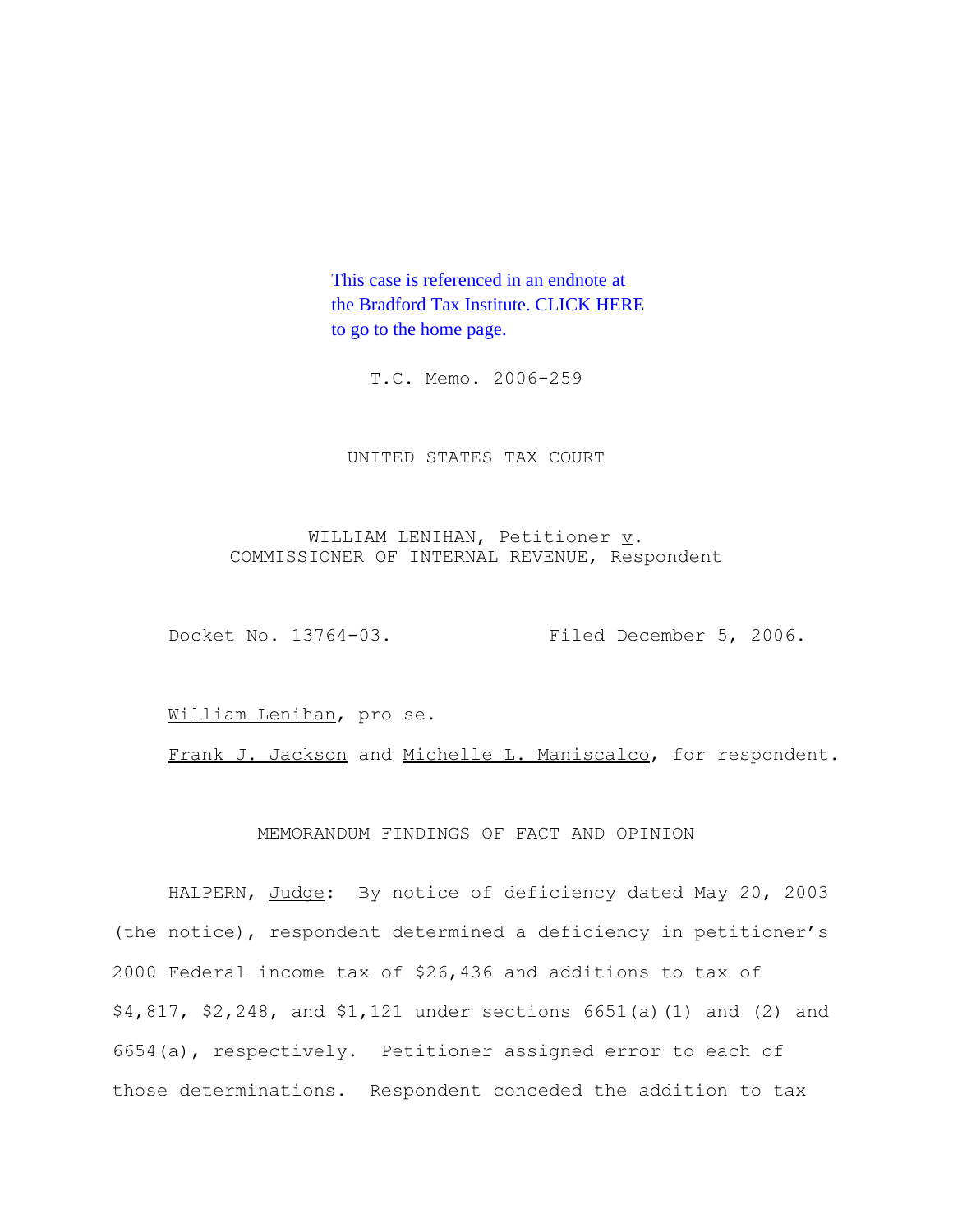determined under section 6651(a)(2) and asserted an increase in the addition to tax determined under section 6651(a)(1) of \$535 (for a total addition under that section of \$5,352). At the close of the trial, respondent made a motion to conform the pleadings to the proof for the purpose of asserting an increased deficiency based on an item of gross income of petitioner's wife (should we determine that petitioner and his wife made a joint return) and certain items of gross income reported on a return respondent received on November 10, 2003 (the Nov. 10 return). The Nov. 10 return reported items of income of which respondent had been unaware when he determined the deficiency shown in the notice. We granted that motion. In his reply brief, respondent concedes that there is no increased deficiency on account of any item of income of petitioner's wife. We accept that concession.

Taking into account various other concessions, the principal issues remaining for decision are the amount of petitioner's gross income, whether petitioner is entitled to any deductions in excess of the standard deduction and a deduction for a personal exemption (and, if so, in what amounts), and the additions to tax under sections  $6651(a)(1)$  and  $6654(a).$ <sup>1</sup>

 $- 2 -$ 

 $1$  By the amended petition, petitioner claims that the notice does not credit him with an overpayment of taxes from 1999 nor does it reflect the appropriation of petitioner's funds from his account at the Federal Credit Union in 2002. Petitioner filed a brief but failed to propose any facts or make any argument with respect to an overpayment of taxes for 1999 or an (continued...)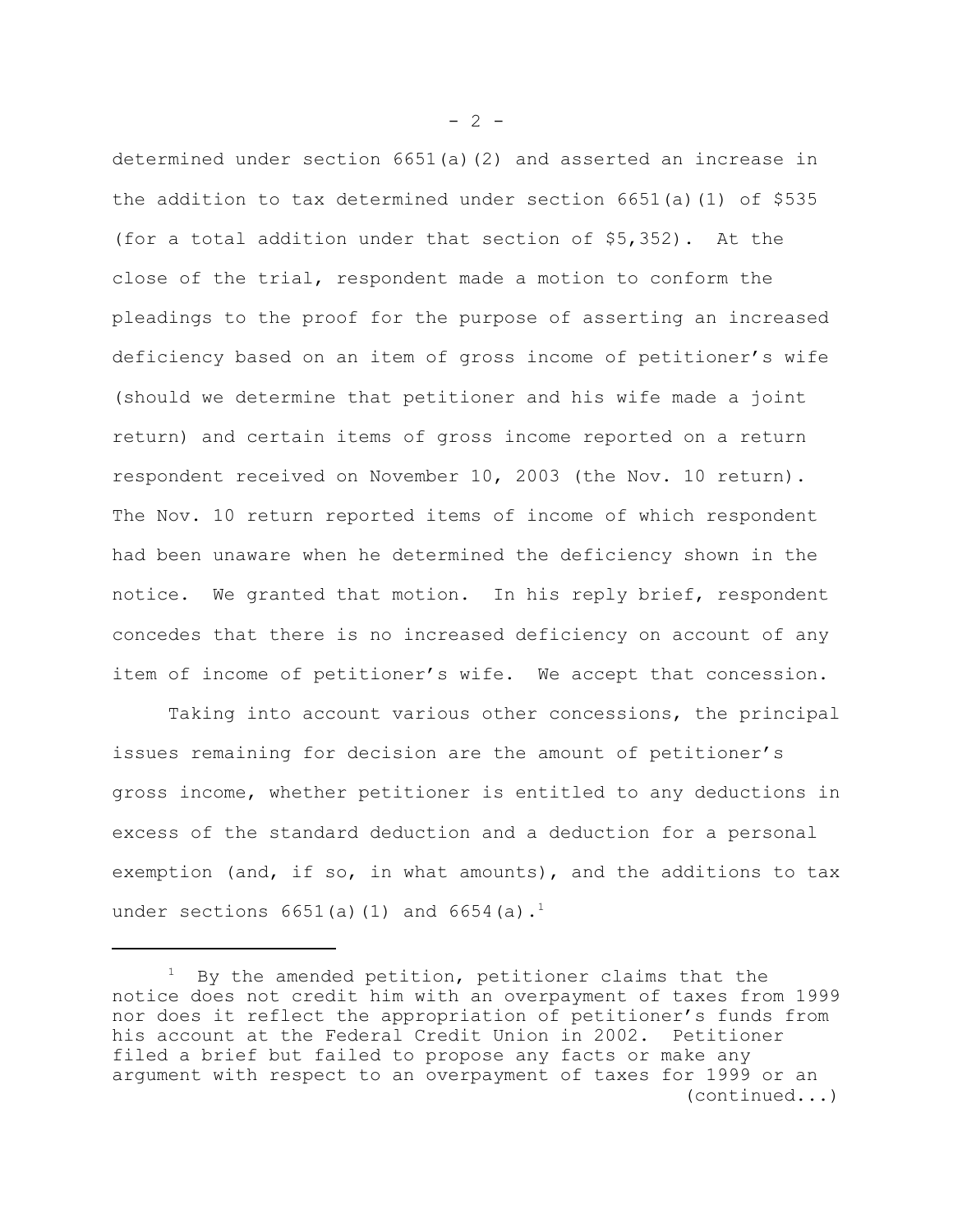Unless otherwise indicated, all section references are to the Internal Revenue Code of 1986, as amended, and all Rule references are to the Tax Court Rules of Practice and Procedure. For convenience, monetary amounts have been rounded to the nearest dollar. Respondent bears the burden of proof with respect to (1) the items of income shown on the Nov. 10 return that respondent did not take into account in determining the deficiency shown in the notice and (2) the increased section  $6651(a)(1)$  addition to tax, and petitioner bears the burden of proof otherwise, except as provided by section 7491(c). See Rule 142(a) $.^2$ 

 $1$ (...continued) appropriation during 2002. If an argument is not pursued on brief, we may conclude that it has been abandoned. E.g., Mendes v. Commissioner, 121 T.C. 308, 312-313 (2003). Therefore, we will treat petitioner as having abandoned those two claims and will not further discuss them.

Sec. 7491(a) shifts the burden of proof to the Secretary with respect to any factual issue relevant to ascertaining the tax liability of the taxpayer if the taxpayer introduces credible evidence with respect to the issue and has (1) complied with the requirements of the Internal Revenue Code to substantiate any item, and (2) maintained all records required by the Internal Revenue Code and cooperated with reasonable requests by the Secretary for information. See sec. 7491(a)(2) (imposing preconditions to the application of the burden-shifting rule found in sec.  $7491(a)(1)$ . On brief, respondent argues that petitioner has failed to satisfy those preconditions. Petitioner has neither responded to respondent's argument nor proposed that we find facts consistent with the conclusion that he has satisfied the stated preconditions. It is petitioner's burden to prove that he has satisfied the preconditions found in sec. 7491(a)(2). See, e.g., Krohn v. Commissioner, T.C. Memo. 2005-145. He has failed to carry that burden, and, therefore, (continued...)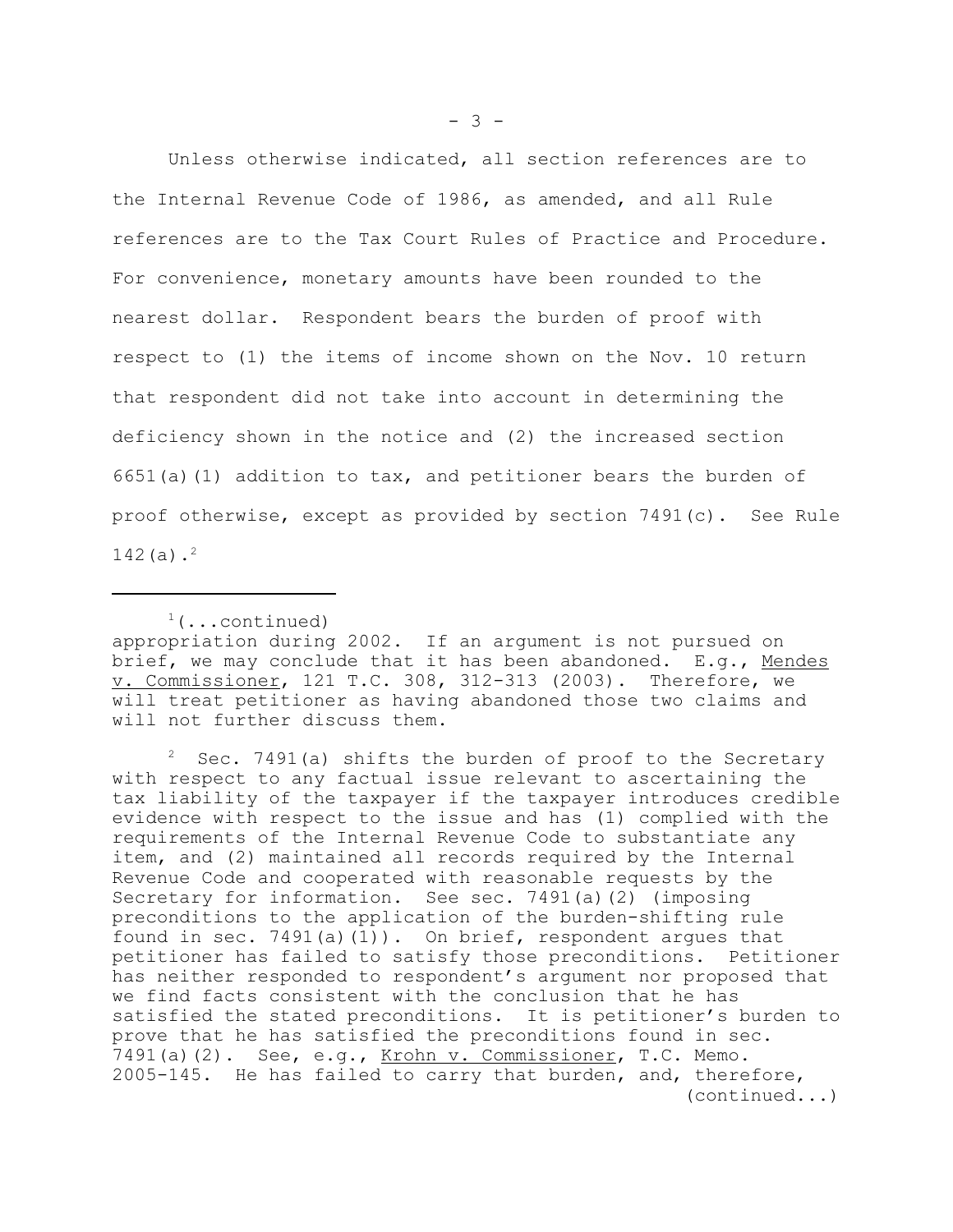### FINDINGS OF FACT<sup>3</sup>

Some facts are stipulated and are so found. The stipulation of facts, with accompanying exhibits, is incorporated herein by this reference.

 $2$ (...continued) sec. 7491(a) is of no application in this case.

 $3$  At the outset, we note that, at the conclusion of the trial in this case, the Court set a schedule for opening and answering briefs. Petitioner filed an opening brief but no answering brief. Moreover, petitioner's brief fails in certain respects to comply with Rule 151(e), which addresses the form and content of briefs. Rule 151(e)(3) requires that an opening brief contain proposed findings of fact supported by references to the pages of the transcript or the exhibits or other sources relied on in support of the proposed findings. Petitioner's brief contains proposed findings of fact but no supporting references of any kind. In the argument portion of his brief, petitioner makes reference to Petitioner's Exhibits 1, 2, and 3, which the Court is unable to identify and which appear not to be part of the record. Respondent objects to petitioner's proposed findings of fact in their entirety, except for petitioner's proposed finding No. 1, which relates to a concession made by respondent. Because petitioner has failed to comply with Rule  $151(e)$  (3), the Court will disregard all but petitioner's proposed finding of fact No. 1. Finally, Rule 153(e)(3) also requires that, in an answering or reply brief, the party set forth any objections, together with the reasons therefor, to any proposed findings of any other party. Since petitioner failed to file an answering brief, and we have disregarded all but one of petitioner's proposed findings of fact, we must conclude that petitioner has conceded respondent's proposed findings of fact, except to the extent that respondent has failed to direct us to any evidence in the record supporting those proposed findings or those findings are clearly inconsistent with evidence in the record or are inconsistent with petitioner's one proposed finding to which respondent does not object. See, e.g., Jonson v. Commissioner, 118 T.C. 106, 108 n.4 (2002), affd. 353 F.3d 1181 (10th Cir. 2003).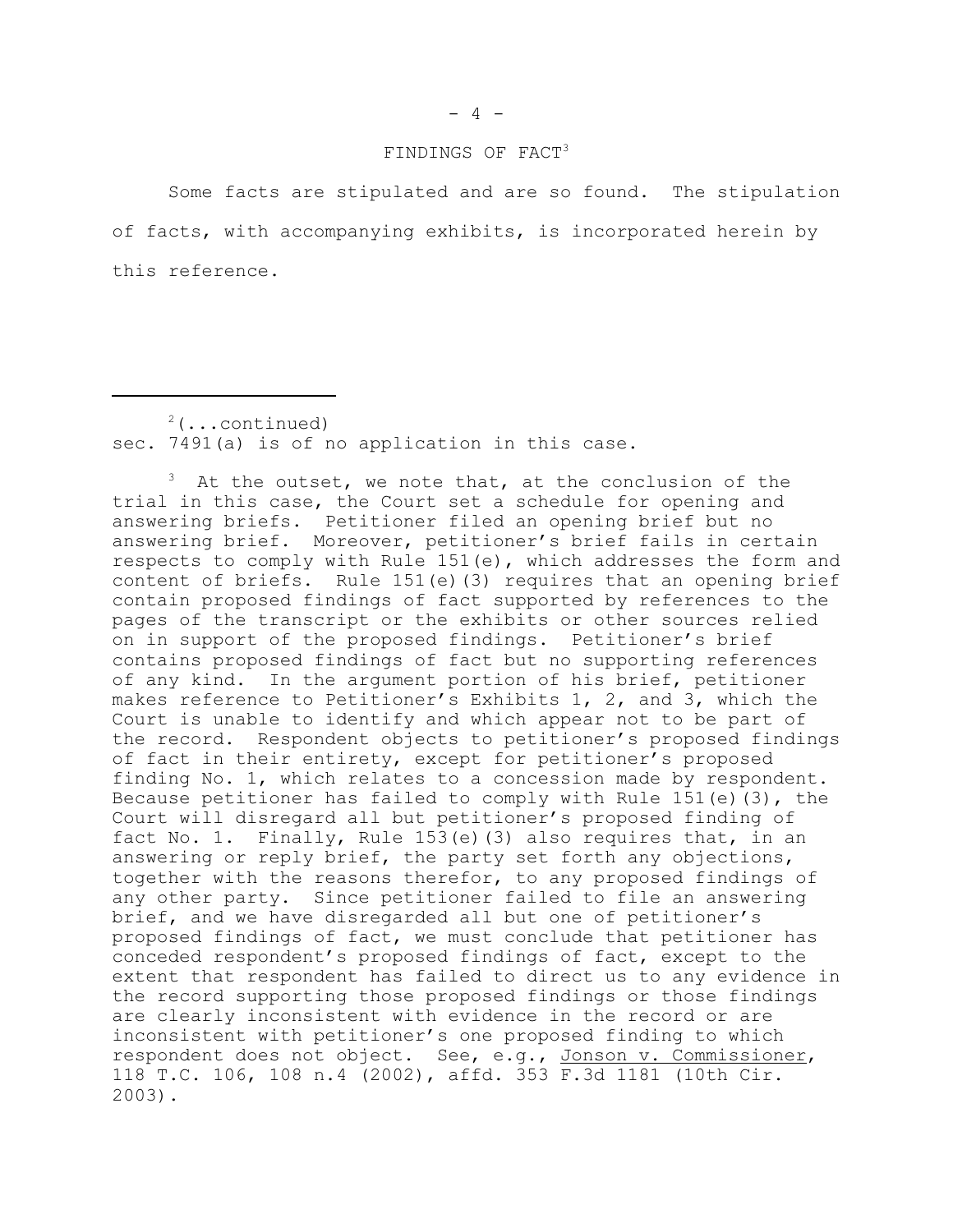#### $-5 -$

### Background

At the time he filed the petition, petitioner resided in Delray, Florida.

Petitioner, an attorney, received his law degree from Georgetown University Law School in 1958 and was admitted to practice law in the State of New York in 1959. He is admitted to practice before the United States Tax Court.

Throughout 2000, petitioner was married.

#### The Nov. 10 Return

The Nov. 10 return, which, as previously stated, was received by respondent on November 10, 2003, purports to be a joint income tax return for petitioner and his wife for the 2000 taxable (calendar) year (2000). Respondent had not previously received a return from petitioner for 2000, and, on December 4, 2002, respondent had prepared a substitute 2000 return for petitioner pursuant to section 6020(b). On November 10, 2003, respondent filed the Nov. 10 return as an amended return. Petitioner did not mail the Nov. 10 return to respondent earlier than November 2003.

#### Gross Income and Schedule D Proceeds

The parties have stipulated that, in 2000, petitioner received taxable wages, Social Security payments, pension payments, interest, and dividends of \$29,327, \$14,099, \$15,884, \$4,482, and \$6,238, respectively.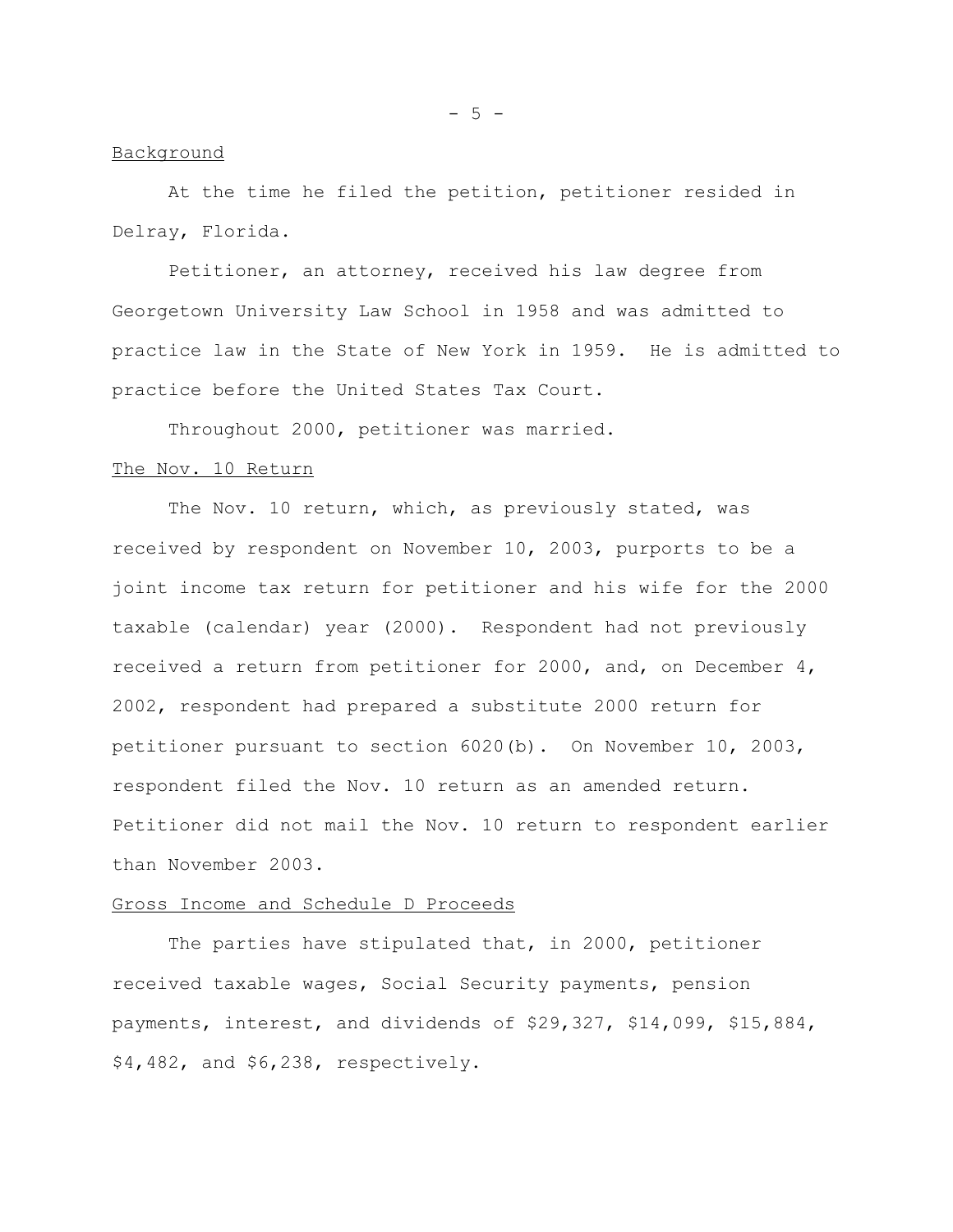Petitioner reported those items on the Nov. 10 return, and, in addition, (1) on the attached Schedule C, Profit or Loss From Business, he reported \$7,848 of gross income from a business described as "consulting", (2) on the attached Schedule D, Capital Gains and Losses, he reported \$4,939 of proceeds from sales of capital assets, and (3) on the attached Schedule E, Supplemental Income and Loss, he reported rents and royalties totaling \$43,653.

#### The Hudson Withdrawal

On March 1, 2000, petitioner withdrew \$29,996 from Hudson United Bank (the Hudson withdrawal). The statement evidencing the Hudson withdrawal is entitled "IRA WITHDRAWAL STATEMENT", identifies an IRA account in petitioner's name, and describes the account as a "Traditional IRA". During March and April 2000, petitioner deposited \$29,996 into a Dreyfus Trust Co. account in his name, described on a transcript of that account as an account "UNDER IRA PLAN".

#### Schedule A Items

Petitioner did not claim a standard deduction on the Nov. 10 return, but, rather, he deducted the sum of the amounts that he had itemized on a Schedule A, Itemized Deductions, thereto. On the Schedule A, petitioner itemized amounts for medical and dental expenses, State and local income taxes, real estate taxes, personal property taxes, investment interest, cash charitable

- 6 -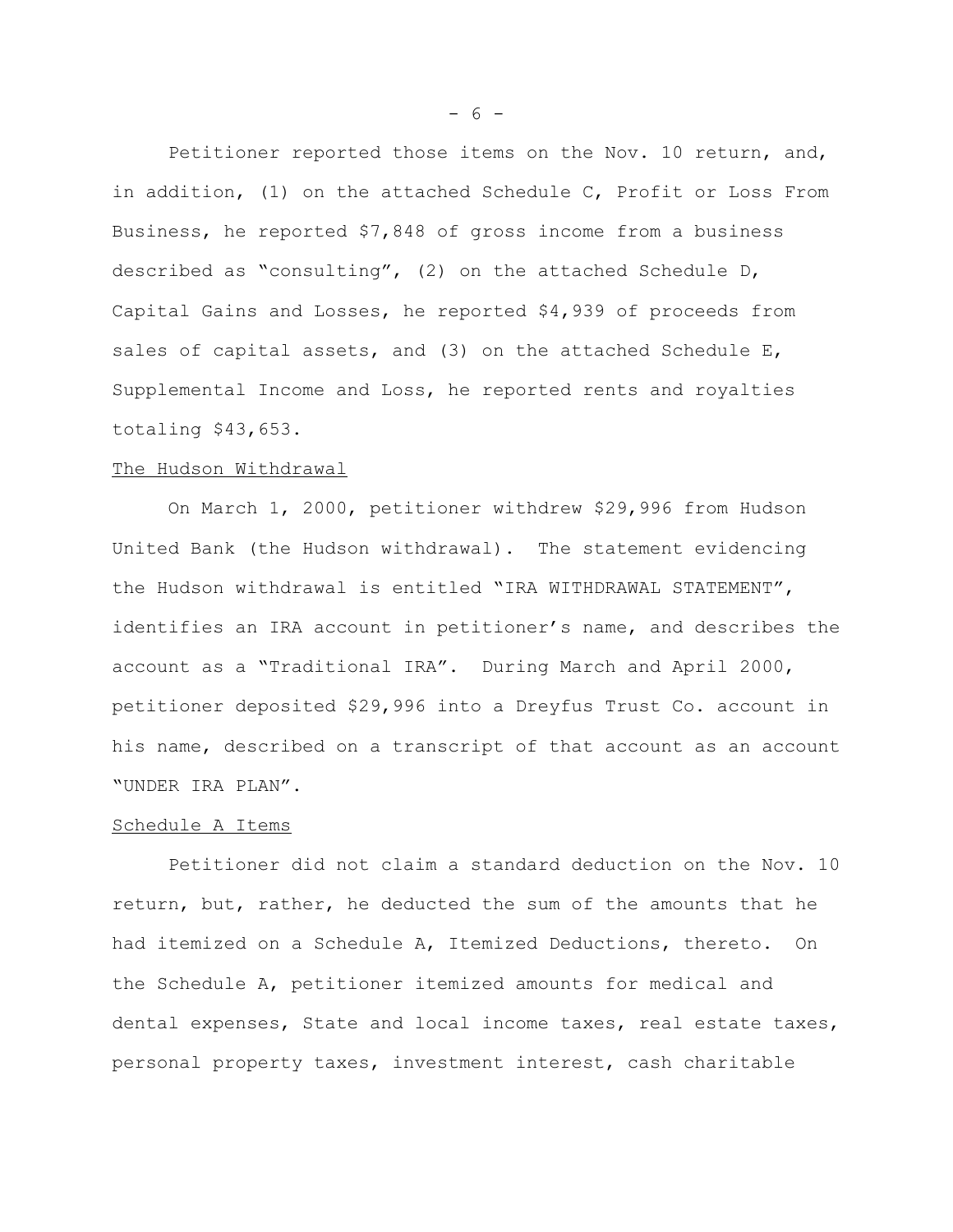contributions, noncash charitable contributions, a casualty loss, unreimbursed employee expenses, and other expenses, of \$12,337, \$1,708, \$9,079, \$283, \$922, \$1,220, \$4,341, \$256, \$1,051, and \$330, respectively.

#### Schedule C Items

On the Schedule C, petitioner described his business activity as "consulting", and he reported business expenses for advertising, car and truck expenses, insurance, legal and professional services, office expenses, supplies, taxes and licenses, travel, meals and entertainment, and other expenses totaling \$21,530.

#### Schedule D Gains

The \$4,939 of proceeds from sales of capital assets petitioner reported on the Schedule D is the proceeds from his sales of his interests in Oxford Health Plans (Oxford), Kemper Growth Fund of Spain (Kemper), Ford Motor Co. (Ford), and Citigroup, Inc. (Citigroup), for \$3,406, \$1,507, \$19, and \$7, respectively. On the Schedule D, costs or other bases of \$2,962 and \$1,288 are ascribed to the sales of petitioner's interests in Oxford and Kemper, respectively, giving rise to reported gains on those sales of \$444 and \$219, respectively. No bases are ascribed to the sales of petitioner's interests in Ford and Citigroup, which were reported as giving rise to gains of \$19 and \$7, respectively. All four sales were reported as sales of

- 7 -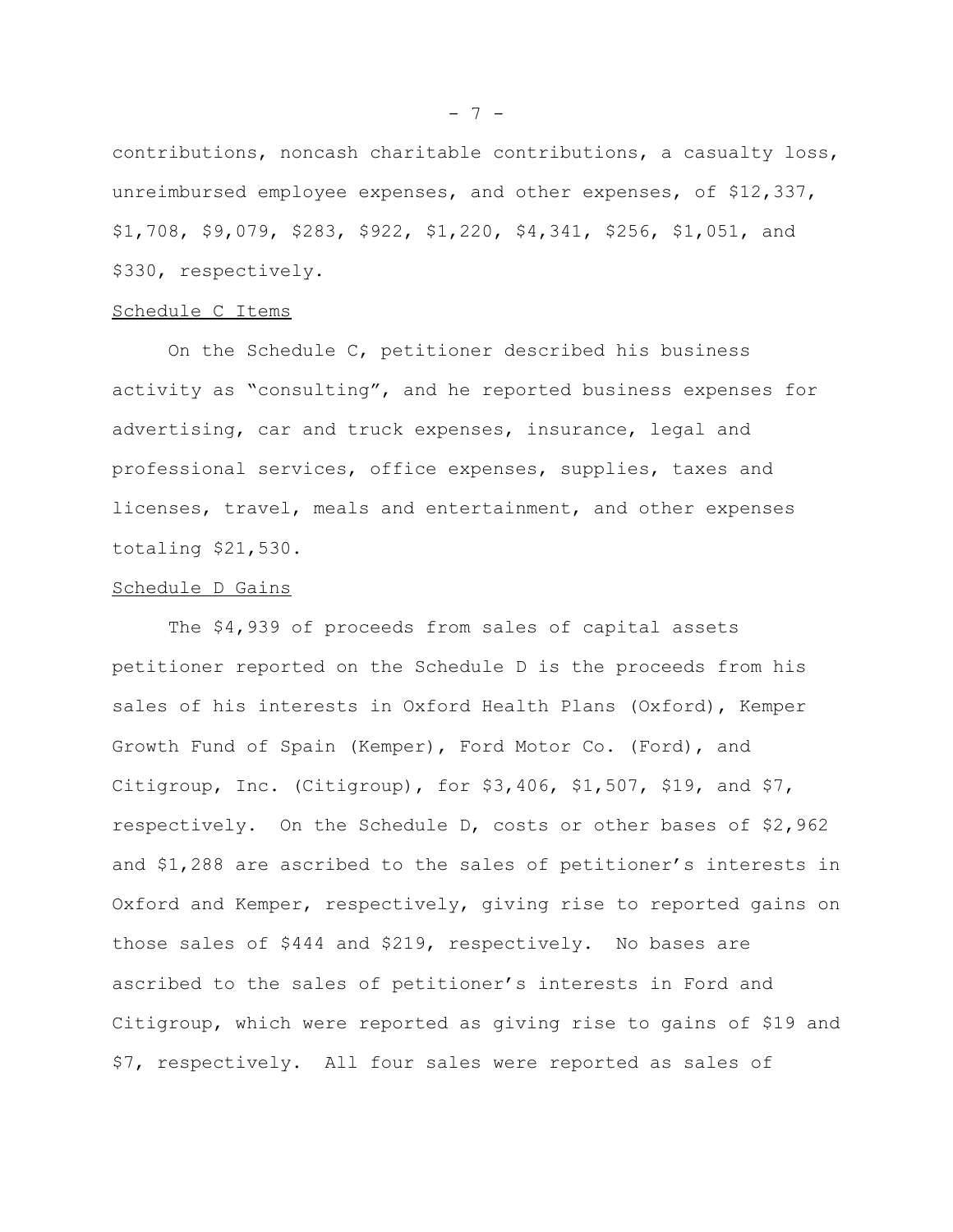assets held for more than 1 year. Petitioner reported on the Schedule D a long-term capital loss carryover from 1999 of \$18,742.

# Schedule E Items

On the Schedule E, petitioner reported income and expenses from three rental properties and three other investments as follows:

| 10 Park Ave., Apt. 8-B, New York, NY                                                                                                                                                          |                                                                                      |
|-----------------------------------------------------------------------------------------------------------------------------------------------------------------------------------------------|--------------------------------------------------------------------------------------|
| Rents received                                                                                                                                                                                | \$8,400                                                                              |
| Less expenses:<br>Auto and travel<br>Cleaning and maintenance<br>Insurance<br>Depreciation expense or depletion<br>Income (Loss)                                                              | 148<br>5,547<br>182<br>2,363<br>160                                                  |
| Delray Racquet Club Condo #4303                                                                                                                                                               |                                                                                      |
| Rents received<br>Royalties received<br>Subtotal<br>Less expenses:                                                                                                                            | 7,350<br>$\frac{25}{7,375}$                                                          |
| Auto and travel<br>Cleaning and maintenance<br>Commissions<br>Insurance<br>Management fees<br>Repairs<br>Supplies<br>Taxes<br>Utilities<br>Depreciation expense or depletion<br>Income (Loss) | 692<br>2,831<br>735<br>248<br>221<br>246<br>164<br>2,591<br>624<br>2,125<br>(3, 102) |
| Delray Racquet Club Condo #9404                                                                                                                                                               |                                                                                      |
| Rents received<br>Royalties received<br>Subtotal<br>Less expenses:                                                                                                                            | 9,150<br>$\frac{25}{9,175}$                                                          |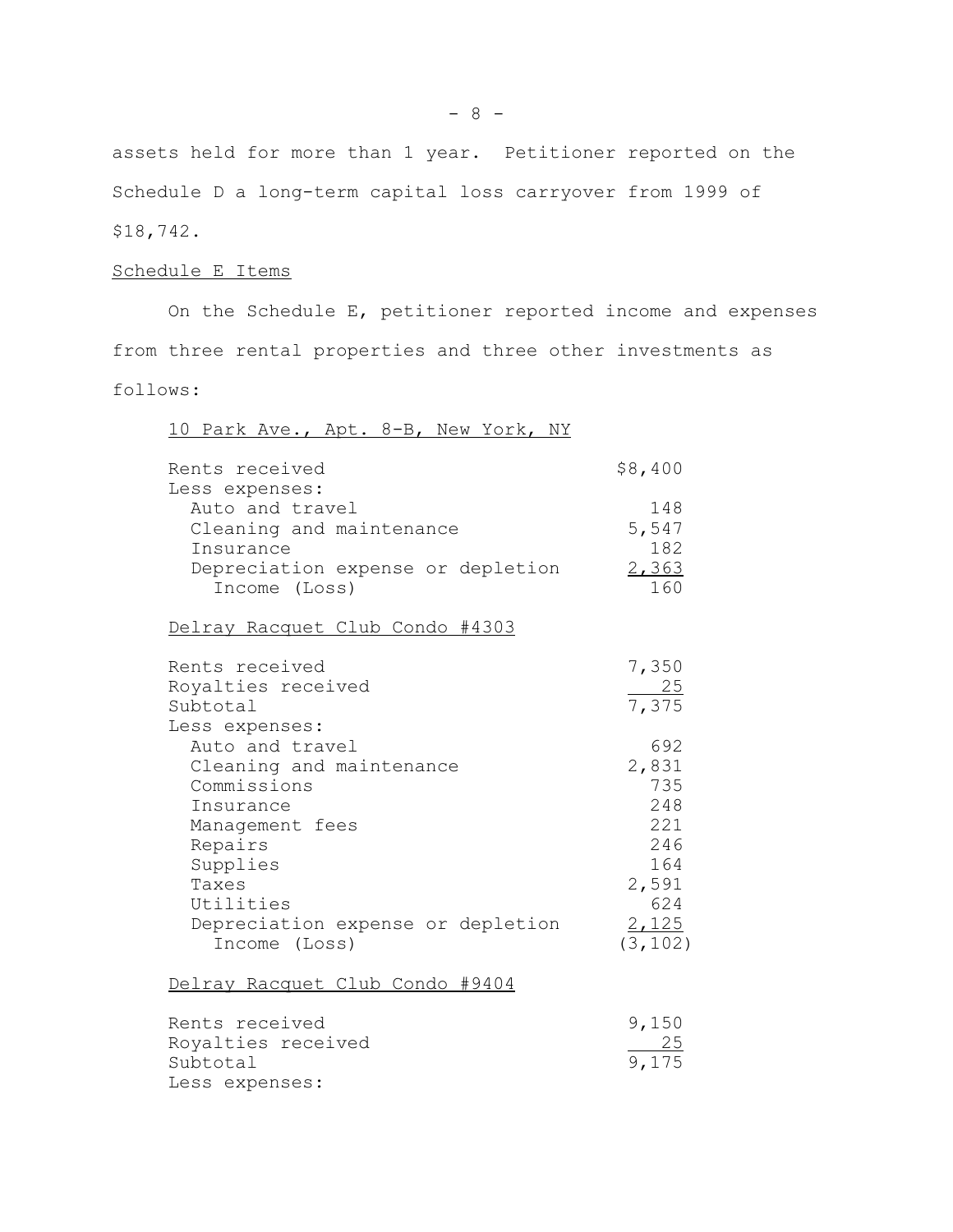| Auto and travel                   | 692      |
|-----------------------------------|----------|
| Cleaning and maintenance          | 2,862    |
| Commissions                       | 915      |
| Insurance                         | 248      |
| Management fees                   | 221      |
| Repairs                           | 368      |
| Supplies                          | 492      |
| Taxes                             | 2,448    |
| Utilities                         | 624      |
| Depreciation expense or depletion | 2,125    |
| Income (Loss)                     | (1, 820) |
| IIC Mortgages                     |          |
| Royalty income received           | 14,397   |
| Equity Investments                |          |
| Royalty income received           | 1,705    |
| Inwood Investment Club            |          |
| Royalty income received           | 2,601    |

### Personal Exemptions

In computing taxable income on the Nov. 10 return,

petitioner claimed a deduction for two personal exemptions.

# Taxable Income and Tax

The Nov. 10 return shows taxable income of \$33,470 and tax of \$5,021.

# 1999 Tax Return

Petitioner filed no Federal income tax return for 1999.

# OPINION

### I. Deficiency in Tax

### A. Arguments of the Parties

Petitioner relies on the accuracy of the Nov. 10 return. Except with respect to petitioner's report of capital gain income, respondent agrees with the items of gross income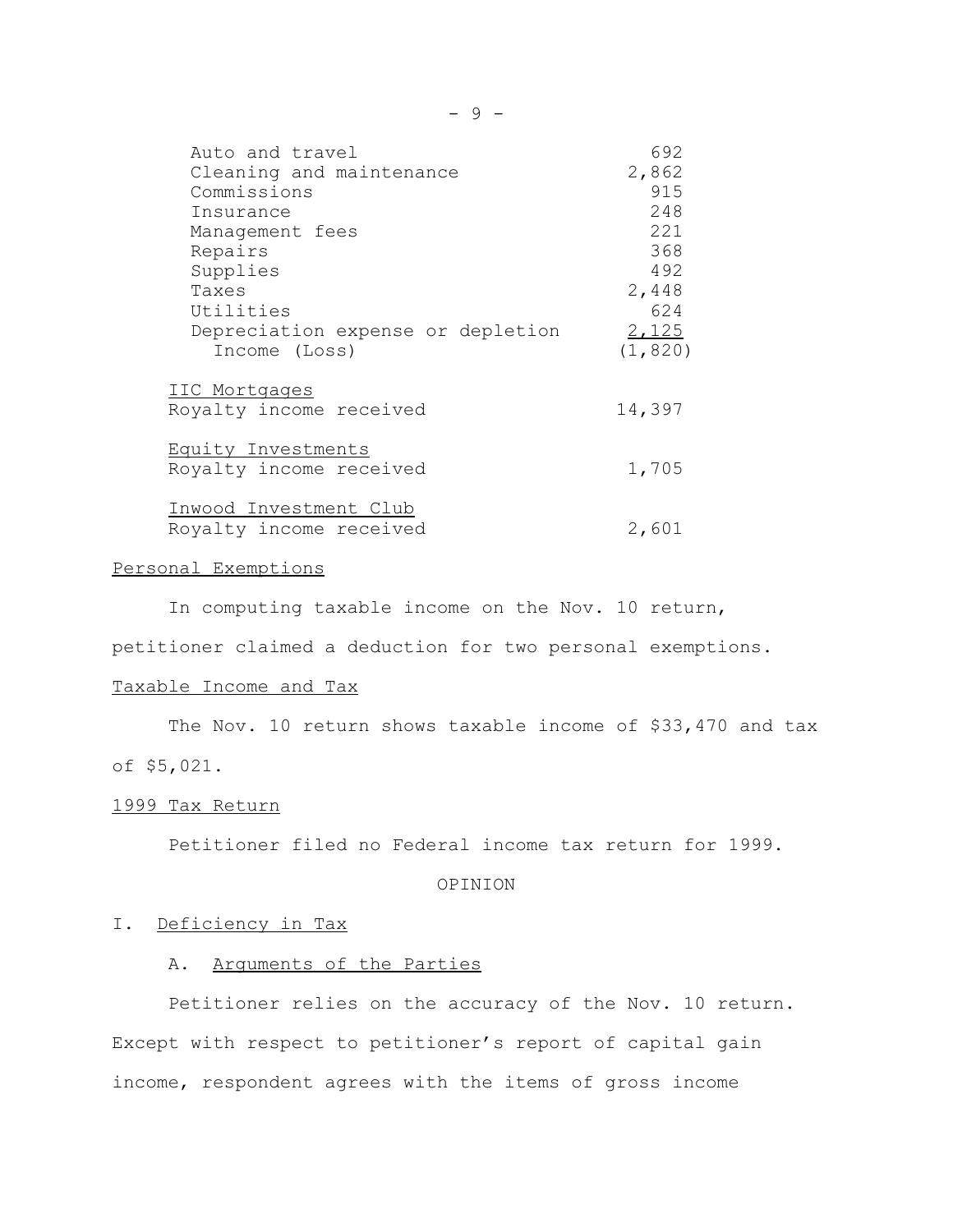petitioner reported on the Nov. 10 return. Respondent argues, however, that petitioner realized additional gross income of \$29,996 not reported on the Nov. 10 return on account of petitioner's March 1, 2000, withdrawal of that amount from Hudson United Bank. Moreover, respondent disagrees with many of the deductions claimed and calculations made on the Nov. 10 return. Initially, respondent argued that petitioner is not entitled to compute his 2000 income tax liability using the rate schedule for a married couple making a joint return. Respondent argued that petitioner could not elect joint return status since, to do so, he (and his wife) had to file a return on which they made a joint return election. Since respondent does not permit a taxpayer to "file" a tax return for a year after respondent has issued the taxpayer a notice of deficiency for the year, respondent argued that petitioner had filed no return for 2000. Having filed no return for 2000, respondent continued, petitioner could not elect joint return status. Respondent additionally argued that petitioner was disqualified from making a joint return for 2000 because he failed to include his wife's income on the Nov. 10 return. In a supplement to brief, respondent conceded those two arguments. Respondent now accepts that petitioner is entitled to use joint return rates for 2000. We assume that respondent also accepts petitioner's claim of a deduction for two personal exemptions. Our analyses of the remaining issues follow.

 $-10 -$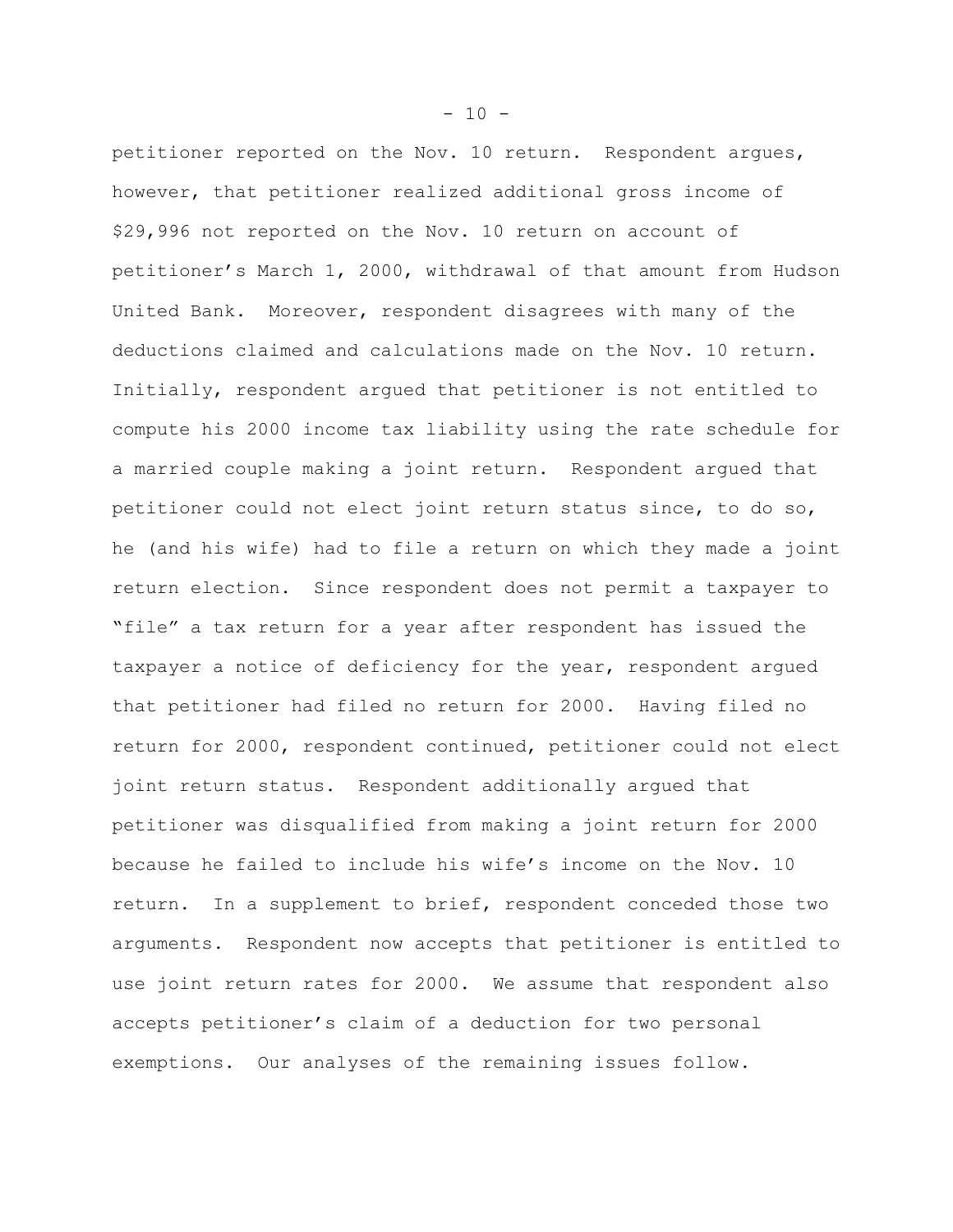- 11 -

### B. Discussion

#### 1. Stipulated and Reported Items

Section 61(a) provides that gross income means income from whatever source derived. Among the items of gross income specifically enumerated in section 61(a) are compensation for services, interest, dividends, pensions, and gains derived from business and from dealings in property. The wages, social security payments, pension payments, interest, dividends, reported gross income from consulting, and rents and royalties set forth in our findings of fact supra, which either have been stipulated by the parties to be taxable or were set forth on the Nov. 10 return, are all items of gross income for 2000 in the amounts specified.

### 2. Schedule D Items

#### a. Agreements and Disagreements

The parties agree that, on account of the sales of his interests in Ford and Citigroup reported on the Schedule D, petitioner realized gains of \$19 and \$7, respectively. While the parties agree that petitioner made the sales of his interests in Oxford and Kemper reported on the Schedule D, and that he realized gains on account of those sales, they disagree on the amounts of those gains. As we have found, with respect to Oxford, petitioner reported on the Schedule D proceeds of \$3,406, cost or other basis of  $$2,962$ , and a resulting gain of  $$444$ ; with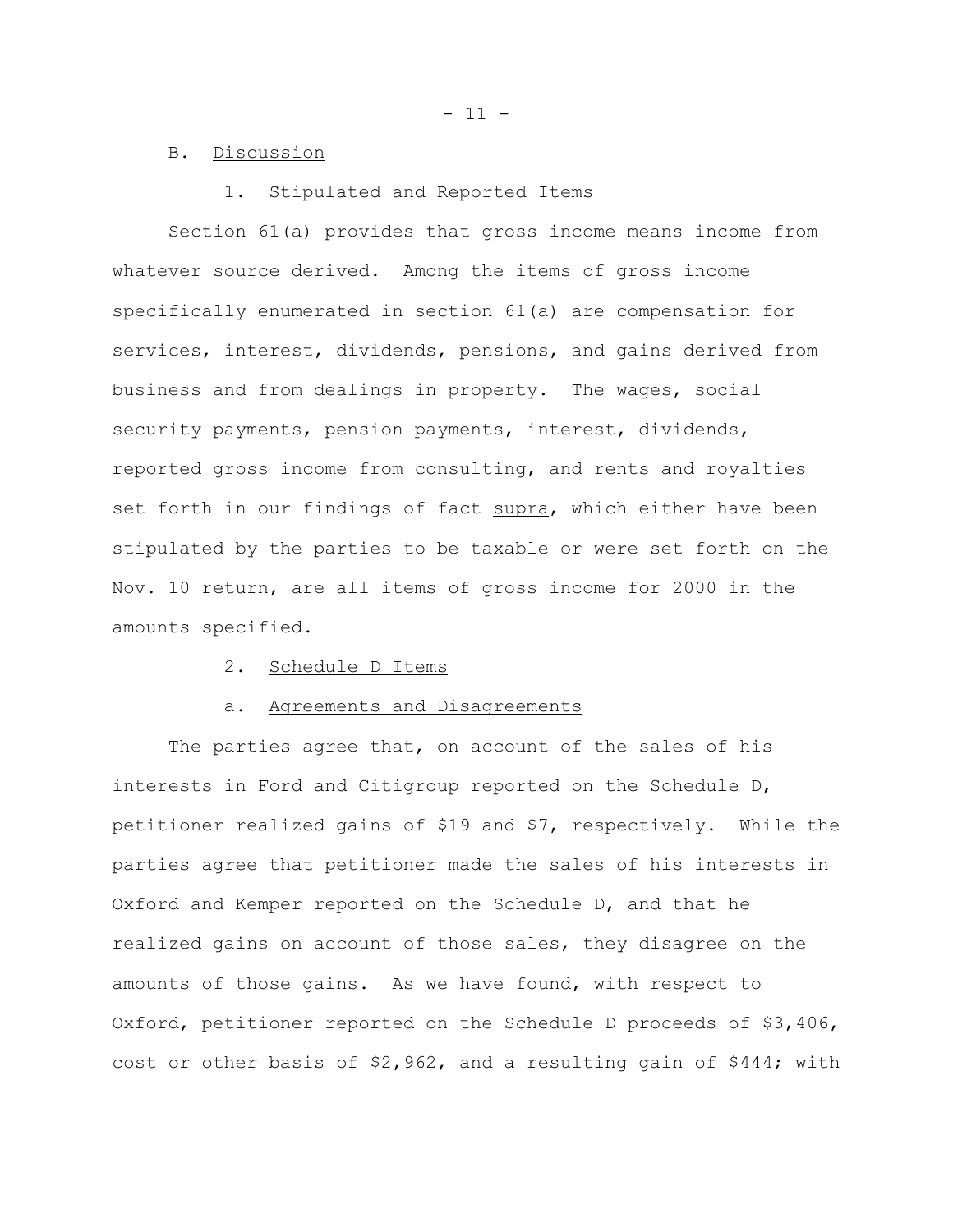respect to Kemper, he reported proceeds of \$1,507, cost or other basis of \$1,288, and a resulting gain of \$219. The parties' disagreements over the amounts of petitioner's gains result from their disagreements over his costs of acquiring his interests in Oxford and Kemper. The parties also disagree with respect to the character of the gains and the availability of a loss carryover.

# b. Petitioner's Costs of Acquiring His Interests in Oxford and Kemper

To determine gain realized on the sale of property, we must subtract from the proceeds the taxpayer's cost or other basis in the property. See sec. 1001(a). Respondent proposes that we find that petitioner had cost bases of zero in his interests in both Oxford and Kemper, so that the gains he realized on the sales of both equaled the proceeds received; viz, \$3,406 and \$1,507, respectively. Respondent supports his proposed findings of zero bases by directing us to a one-page joint exhibit, an Internal Revenue Service (IRS) Form 1099-B, Proceeds from Broker and Barter Exchange Transactions, which, among other things, shows gross proceeds of \$3,407 and \$1,507 from sales of his interests in Oxford and Kemper, respectively, but does not show any cost or other basis for either asset. While petitioner has made no objection to respondent's proposed findings, he does claim that brokerage statements showing costs and selling prices for those assets were forwarded to respondent, and, in support of that claim, he refers us to the Form 1099-B (which shows nothing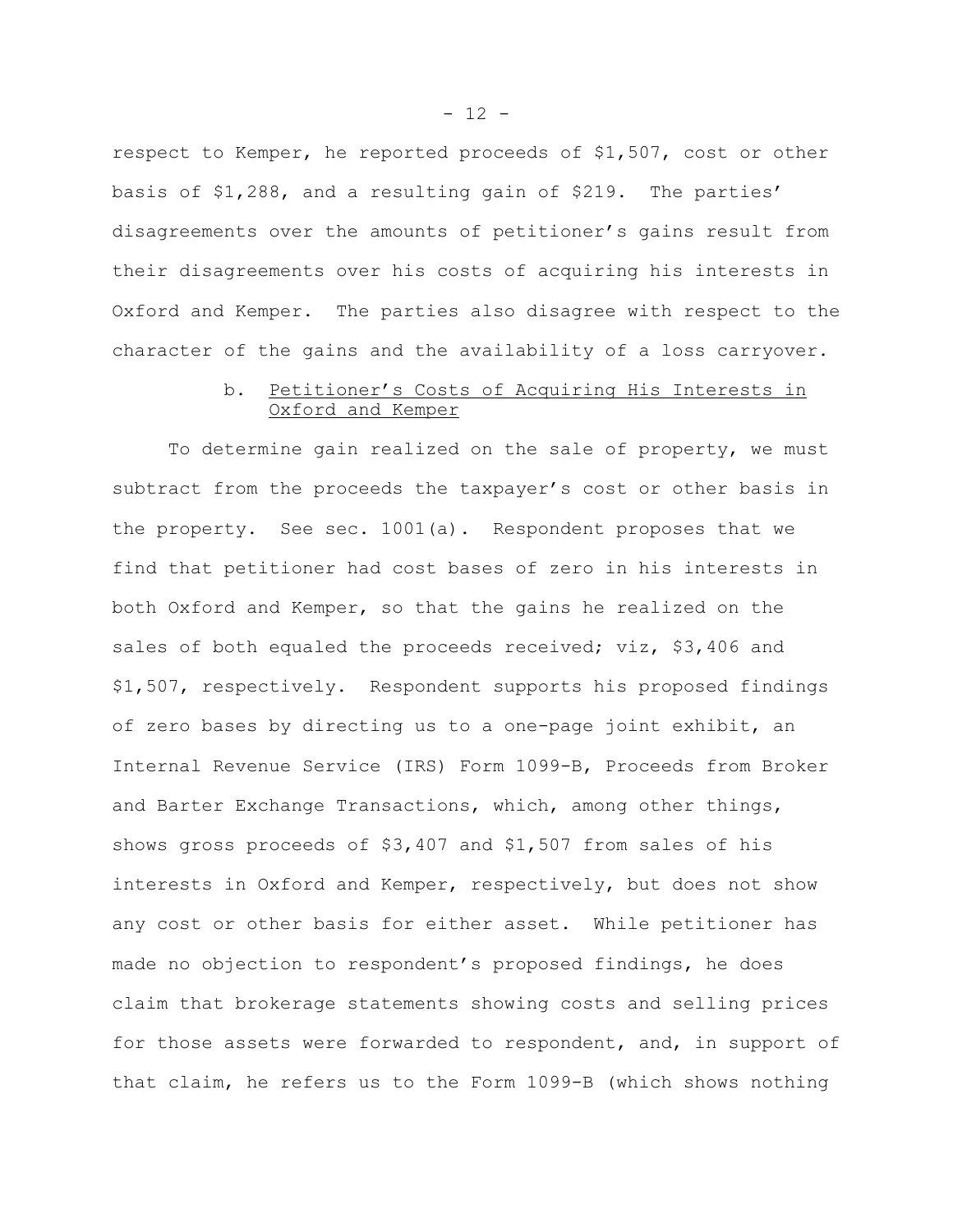about bases). At trial, petitioner proffered other documents that he claimed show his costs of acquiring those assets. Respondent objected to the receipt of those documents on the ground that petitioner had violated the Court's standing pretrial order by not providing copies of those documents to respondent. We sustained respondent's objection, and the documents were not received into evidence. Petitioner did not testify as to his costs of acquiring those assets. In short, there is no evidence in the record to support petitioner's report on the Schedule D of costs or other bases of \$2,962 and \$1,288 for his interests in Oxford and Kemper, respectively. The Nov. 10 return is merely a statement of petitioner's position and is not evidence of the correctness of the figures and information contained therein. See Wilkinson v. Commissioner, 71 T.C. 633, 639 (1979).

Respondent bears the burden of proving that petitioner realized gains of \$3,406 and \$1,507 on the sales of his interest in Oxford and Kemper, respectively. The amounts petitioner reported on the Schedule D as the proceeds from the sales of those assets were accepted by petitioner at trial and are confirmed by entries on the Form 1099-B. Respondent has met his burden of proving receipt of those amounts, and we find accordingly. There is no evidence, however, supporting respondent's claims of zero bases for those assets or from which we would be justified in making any findings with respect to

 $- 13 -$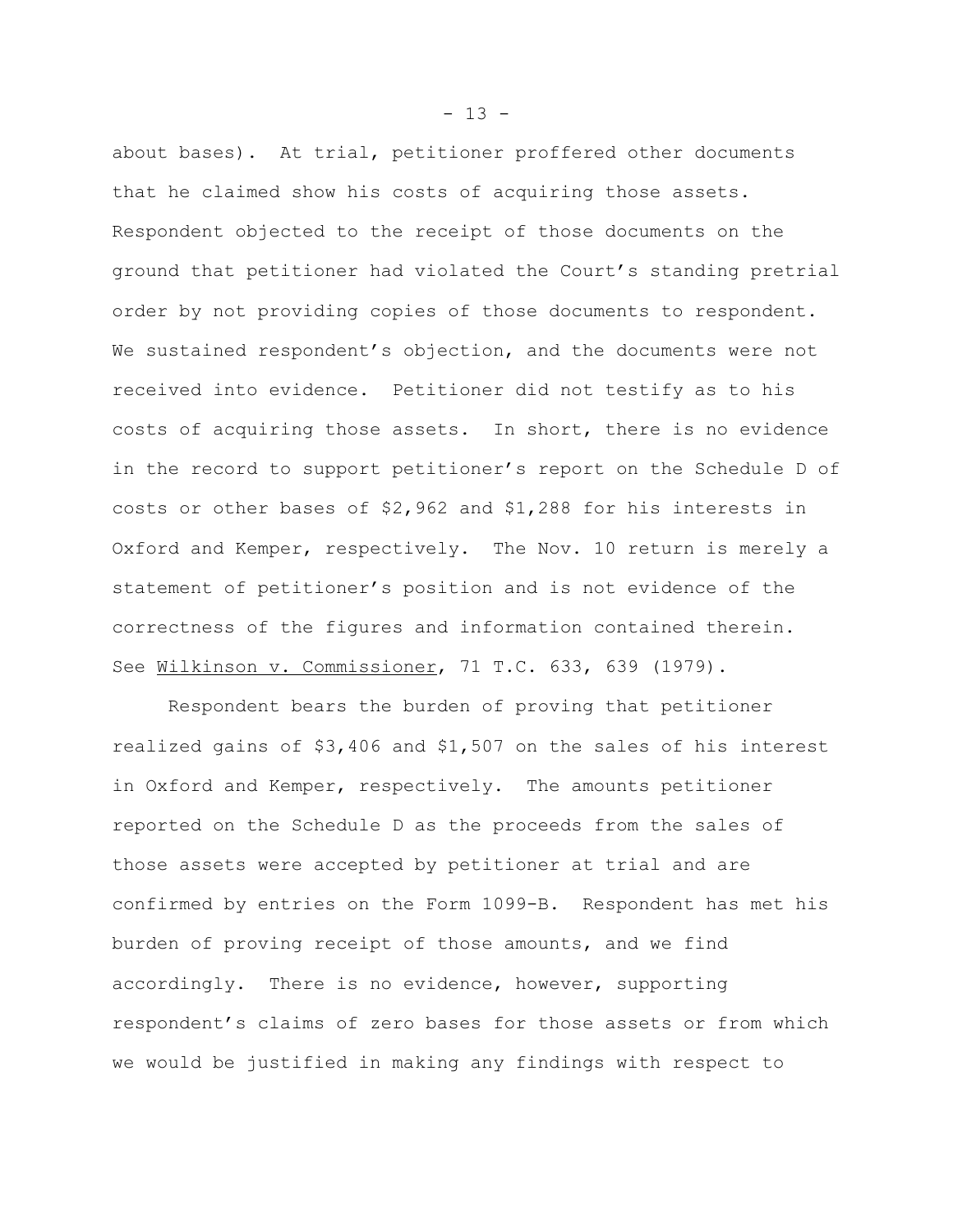petitioner's cost bases in those assets. In Waterman v. Commissioner, T.C. Memo. 1990-497, the Commissioner had issued separate notices of deficiency to a husband and a wife (both nonfilers) making adjustments for, among other things, their failures to report gains on their disposition of a jointly owned inventory of paintings held primarily for sale to customers in the ordinary course of the husband's trade or business as an art dealer. We found that their disposition amounted to a sale for \$250,000, but we concluded that the record lacked any credible evidence of their joint basis in the paintings. The Commissioner's adjustment was predicated on his claim that their joint gain was \$250,000, because their joint basis was zero. While denying that they realized any gain, the taxpayers asserted that their joint basis was \$100,000. We stated: "In the absence of evidence upon which to make a finding of fact or a reasonable estimate of petitioners' basis, we must hold against the parties bearing the burden of proof on that issue." Inasmuch as the wife bore the burden of proof in her case, we sustained the Commissioner's claims that the couple's joint basis in the paintings was zero and their joint gain was \$250,000. We further held that she had to include in gross income her share of that gain. In the husband's case, however, the Commissioner bore the burden of proof because, in the amended answer, he had changed the year in which he argued the disposition of the paintings had

 $- 14 -$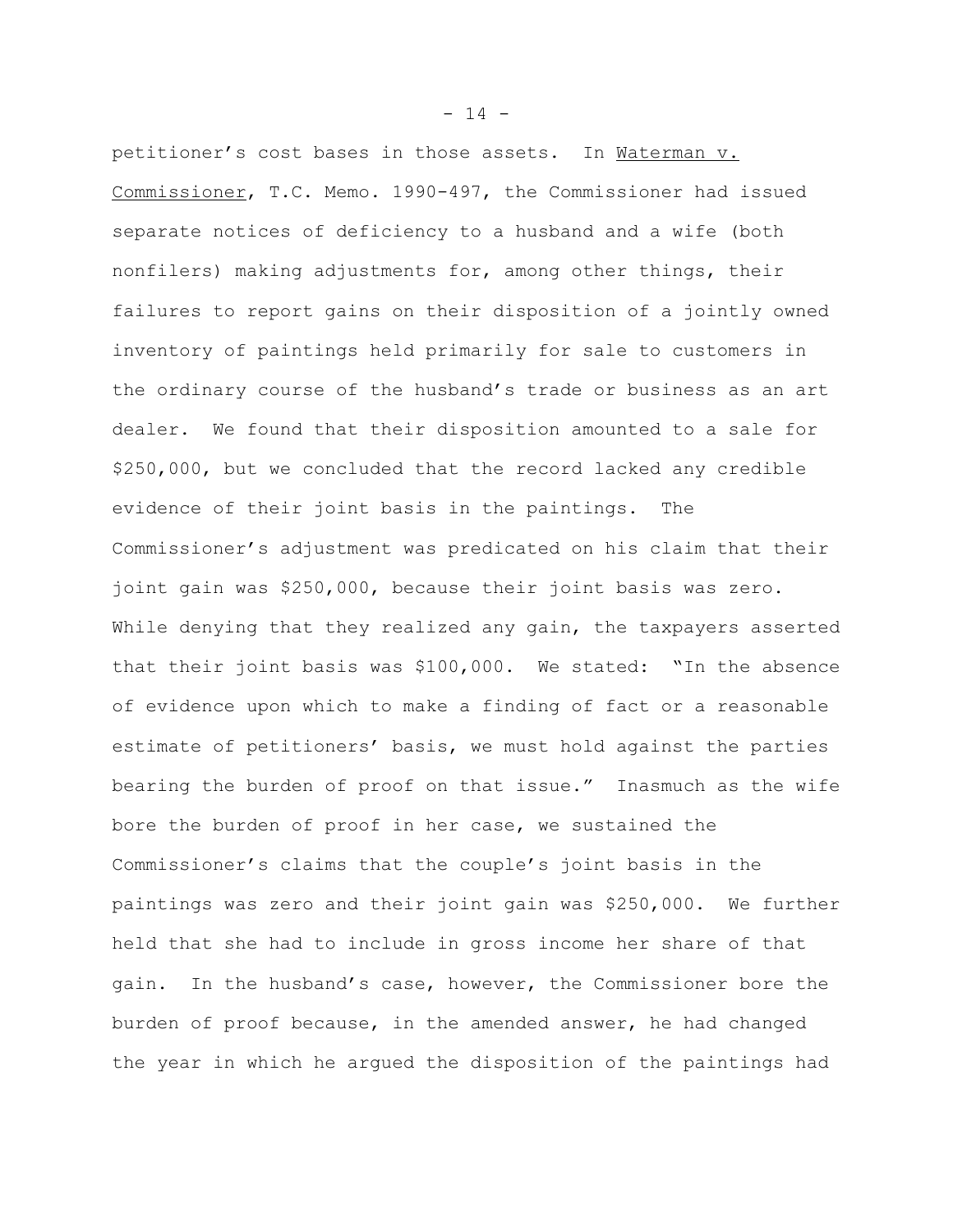occurred, which increased the deficiency for that year. See Rule 142(a). While we recognized that the Commissioner had failed to carry his burden of proving that the couple had realized any gain on the sale of the paintings, we treated the taxpayers' assertion that their joint basis was \$100,000 as an admission that their joint basis was no greater than that, and we found that the husband had realized a gain to the extent that his share of the \$250,000 of proceeds exceeded his share of the admitted \$100,000 basis.

We shall likewise accept petitioner's Schedule D entries as admissions that his bases in his interests in Oxford and Kemper did not exceed \$2,962 and \$1,288, respectively, and that he realized gains on the sales of those two assets of at least \$444 and \$219, respectively. Moreover, because of petitioner's superior position with respect to access to information as to his bases in those assets, we place on him the burden of coming forward with evidence showing a basis greater than zero in either asset. We are free to do so because we have not invariably held that, when the burden is on the Commissioner to prove that the taxpayer underreported his income from sales, the Commissioner must come forward with evidence showing both unreported receipts and the absence of offsetting costs or deductions above those allowed by the Commissioner. For example, in Franklin v. Commissioner, T.C. Memo. 1993-184, we sustained an addition to

 $- 15 -$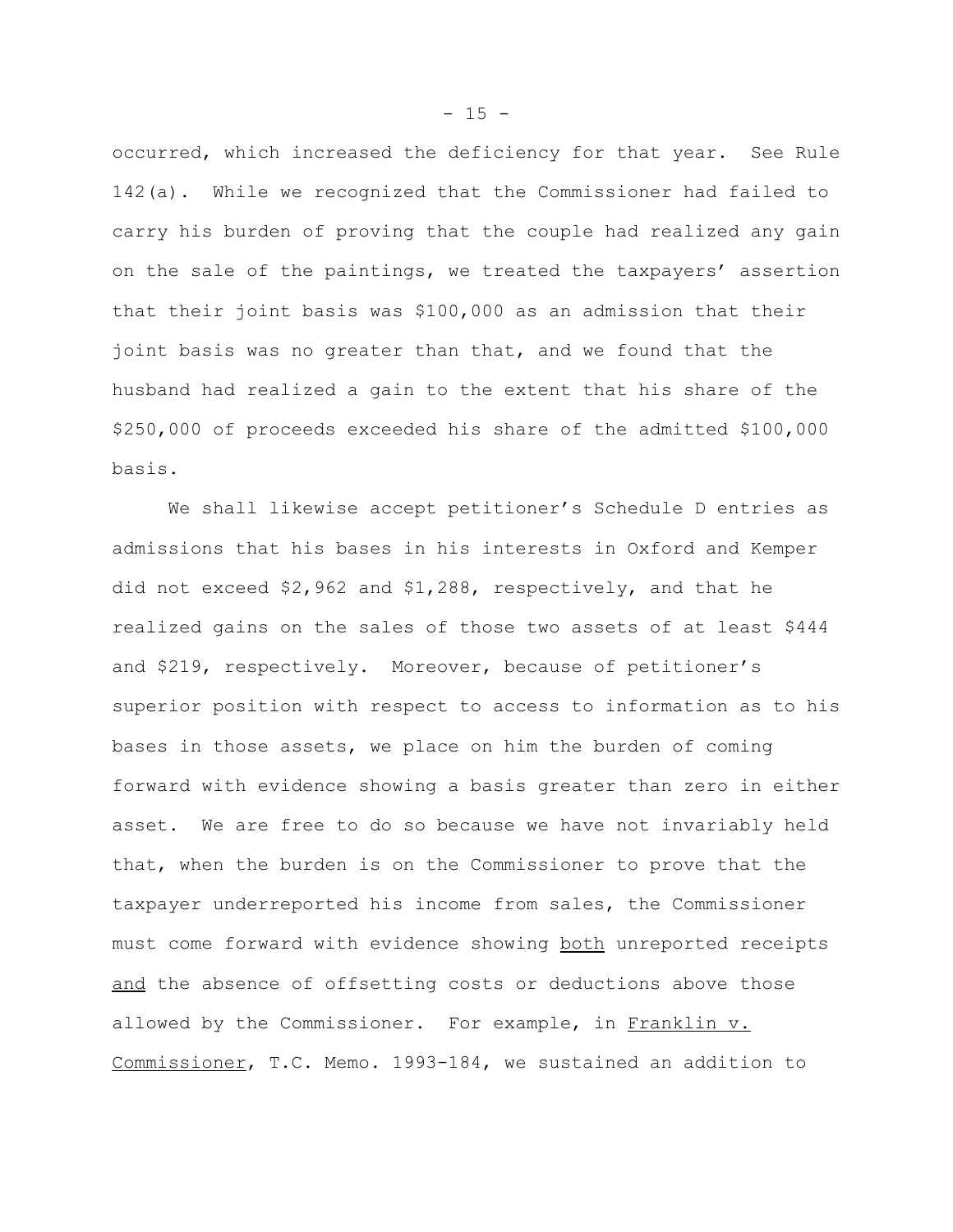tax for fraud under section 6653(b)(1) on account of the taxpayer's failure to report income from sales of heroin notwithstanding that the Commissioner, who bore the burden of proof because of the claim of fraud, had failed to show that the taxpayer's costs of goods sold and deductible expenses did not exceed his receipts from those sales. We pointed out that, in a merchandising business, gross receipts from sales must be reduced by cost of goods sold to determine gross income from sales. Sec. 1.61-3(a), Income Tax Regs. Indeed, we stated that an underpayment of tax resulting from unreported gross receipts is only possible if those unreported gross receipts are not exceeded by the cost of the goods sold and deductible expenses. We continued:

Nevertheless, even in criminal tax evasion cases, where the Government bears the greater burden of proof beyond a reasonable doubt, it is well settled--"that evidence of unexplained receipts shifts to the taxpayer the burden of coming forward with evidence as to the amount of offsetting expenses, if any." Siravo v. United States, 377 F.2d 469, 473 (1st Cir. 1967). Accord, e.g., United States v. Garquilo, 554 F.2d 59, 62 (2d Cir. 1977); Elwert v. United States, 231 F.2d 928, 933 (9th Cir. 1956); United States v. Link, 202 F.2d 592, 593 (3d Cir. 1953); United States v. Bender, 218 F.2d 869, 871 (7th Cir. 1955); Bourque v. Commissioner, T.C. Memo. 1980-286 (applying the general rule to cost of goods sold).  $* * *$ 

We explained that the settled rule was based on the rationale that, in the case of a taxpayer who has not entirely omitted receipts from an activity from his return, it can be presumed that the taxpayer, desiring to minimize his tax, has reported all

 $- 16 -$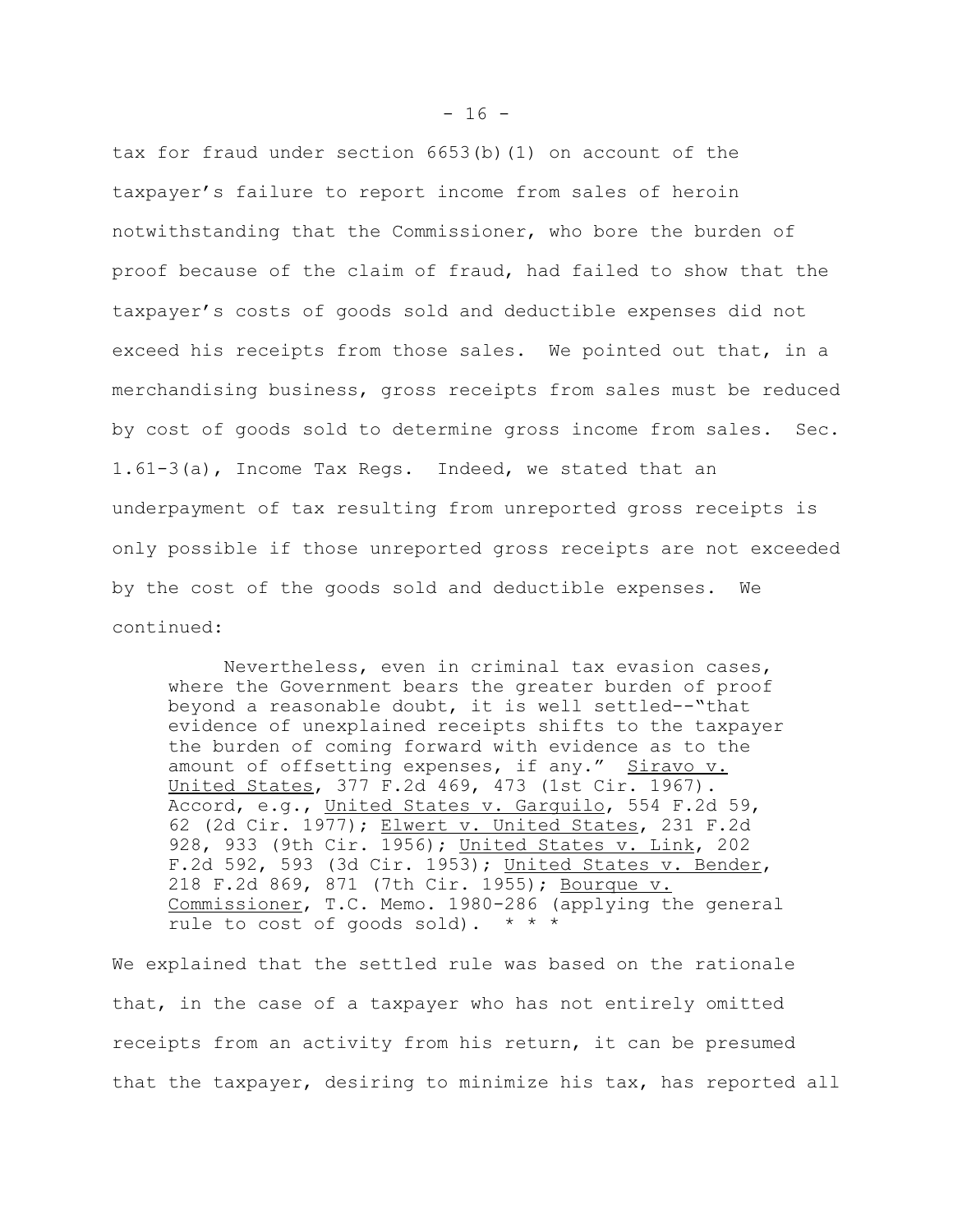his deductions and other offsetting amounts, see, e.g., United States v. Bender, 218 F.2d 869, 871 (7th Cir. 1955), and, in the case of a taxpayer who has failed to file a return or has shown on his return no receipts from the activity, the assumption that he, more readily than the Commissioner, has access to evidence of deductions or other offsetting amounts makes the nonexistence of those amounts a fair presumption, at least as an initial matter and absent a satisfactory explanation of such nonexistence or the production of some exculpatory evidence, Siravo v. United States, 377 F.2d 469, 474 (1st Cir. 1967).

We believe that rationale holds true here. The considerations necessary to determine whether the sale of merchandise (inventory) results in gross income from sales are for present purposes similar to the considerations necessary to determine whether the sale of investment property (which is in question here) results in a gain. In the case of the sale of inventory, there is no gross income unless the proceeds from the sale exceed the cost of the goods sold, sec.  $1.61-3(a)$ , Income Tax Regs., and, in the case of the sale of investment property, there is no gain unless the amount realized on the sale exceeds the adjusted basis of the property, sec. 1001(a). The terms "cost of goods sold" and "adjusted basis" are terms of art that denote the same thing; i.e., the measure of the taxpayer's unredeemed investment in an item of property (often the cost of

 $- 17 -$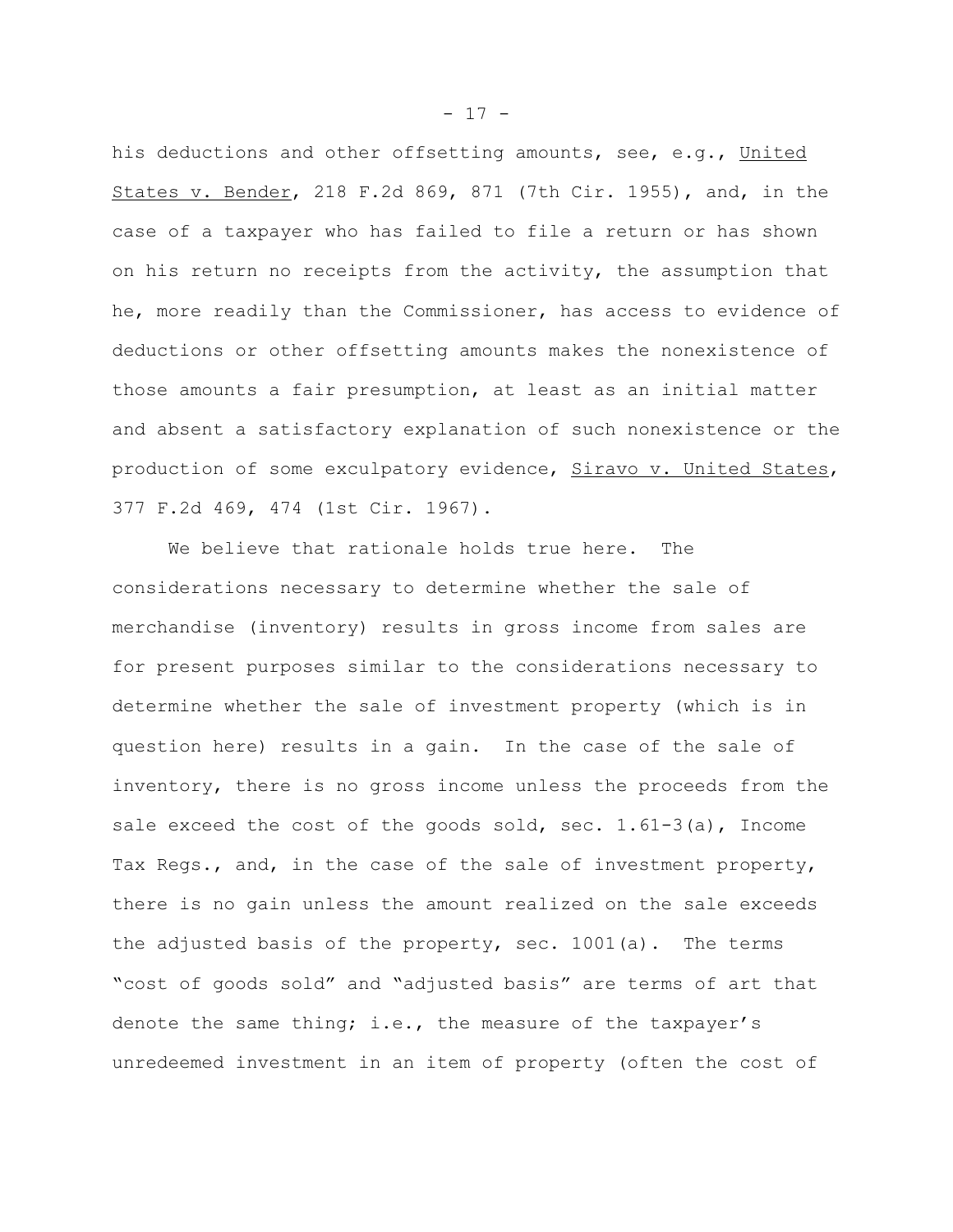the property), which, when the item is sold, must be subtracted from the proceeds of the sale in order to determine whether the taxpayer realized any gain from the sale. Compare, e.g., sec. 1.471-3, Income Tax Regs. ("Inventories at cost.") with secs. 1011(a), 1012.

Clearly, petitioner had documents that might have shown his costs of acquiring his interests in Oxford and Kemper. Petitioner, a lawyer admitted to practice before this Court, offered those documents into evidence, but they were not received because he had failed to comply with our standing pretrial order. It is appropriate that petitioner bear the burden of producing evidence to show that his bases in those assets were greater than zero. Petitioner having failed to carry that burden, and the Court having no way to reasonably estimate his bases, we conclude that his bases were no greater than zero, and that he realized gains of \$3,407 and \$1,507 from sales of his interests in Oxford and Kemper, respectively.

#### c. Character of Gains

Respondent further argues that the gains on petitioner's interests in Oxford and Kemper, and the gains on petitioner's interests in Ford and Citicorp (totaling \$4,939), are all shortterm capital gains, since petitioner has failed to prove that any of those gains is attributable to an asset held for more than 1 year. See sec. 1222(1). Respondent is correct that there is

 $- 18 -$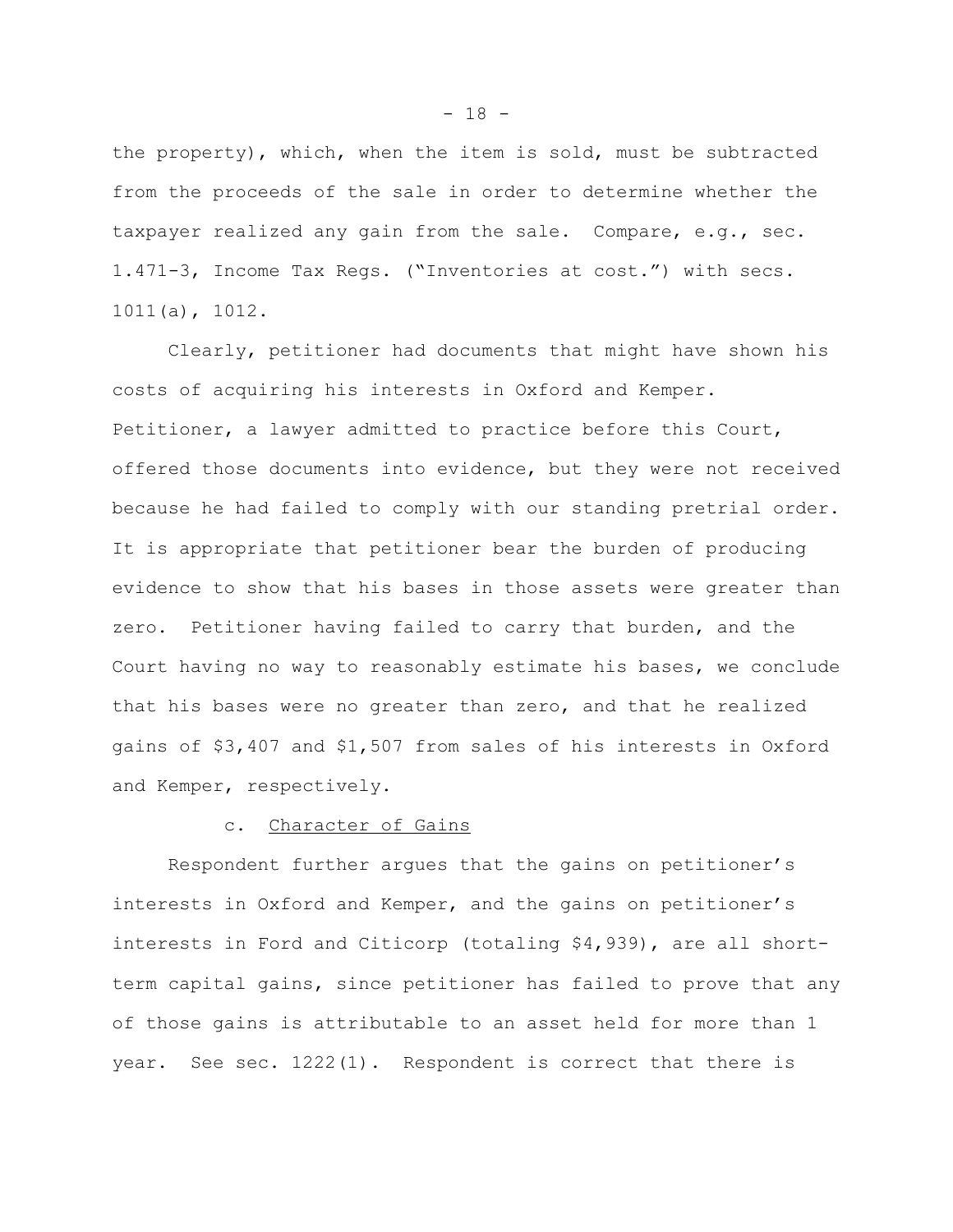nothing in the record showing that petitioner held any of those assets for more than 1 year. As with petitioner's bases in his interests in Oxford and Kemper, we think it appropriate that petitioner bear the burden of producing evidence showing a holding period greater than 1 year. Petitioner has failed to carry that burden, and we conclude that he had no holding period greater than 1 year in his interests in Oxford, Kemper, Ford, or Citicorp.

### d. Loss Carryover

Petitioner reported on the Schedule D a long-term capital loss carryover (from 1999) of \$18,742. Respondent argues that petitioner is entitled to no capital loss carryover since he has failed to prove that he actually suffered any loss entitling him to a capital loss carryover to 2000. Respondent is again correct that there is nothing in the record other than the Nov. 10 return and petitioner's otherwise unsubstantiated testimony showing that he suffered a capital loss that could be carried to 2000. We need not accept a taxpayer's unsubstantiated testimony. See Wood v. Commissioner, 338 F.2d 602, 605 (9th Cir. 1964), affg. 41 T.C. 593 (1964). Indeed, respondent's records show that, contrary to petitioner's claim that he filed a return for 1999 on which the claimed loss can be found, he filed no return for 1999. Because of the lack of evidence corroborating his testimony, and the evidence that petitioner filed no return for 1999, we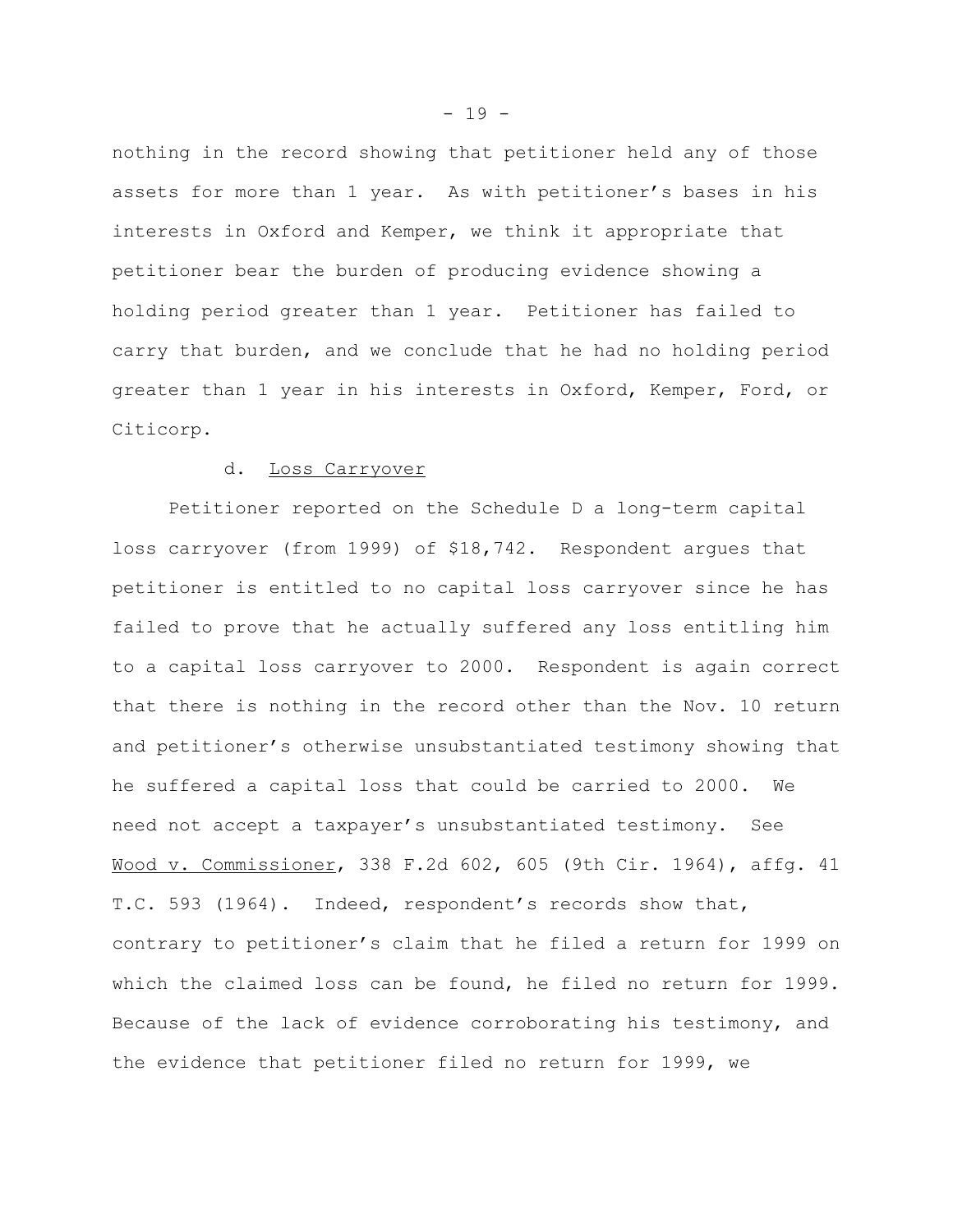disbelieve petitioner's testimony that he suffered any loss that could be carried to 2000. We allow no such loss in the computation of the deficiency resulting from this proceeding.

#### 3. The Hudson Withdrawal

The parties appear to agree that the Hudson withdrawal, from a qualified retirement account, would be includable in petitioner's gross income unless it was rolled over (i.e., a matching deposit was made) into another qualified retirement account within 60 days. See sec.  $408(d)(1)$ , (3) (addressing rollovers of distributions from individual retirement accounts (IRAs)). The principal dispute between the parties appears to be over the date the Hudson withdrawal was made. We have found that it was made on March 1, 2000. We have done so on the basis of the IRA WITHDRAWAL STATEMENT, which, faintly, in the blocks marked "Commencement Date" and "Signatures" carries the notation "3-1-00", which we take to be the date of withdrawal, March 1, 2000. Because the Hudson withdrawal was redeposited in another qualified retirement account within 60 days of that date, petitioner has satisfied the requirements specified in section 408(d)(3) for a tax-free rollover contribution. The Hudson withdrawal is not includable in gross income.

### 4. Schedule C Deductions

On the Schedule C, petitioner described his business as consulting, and he reported expenses for advertising, car and

 $-20 -$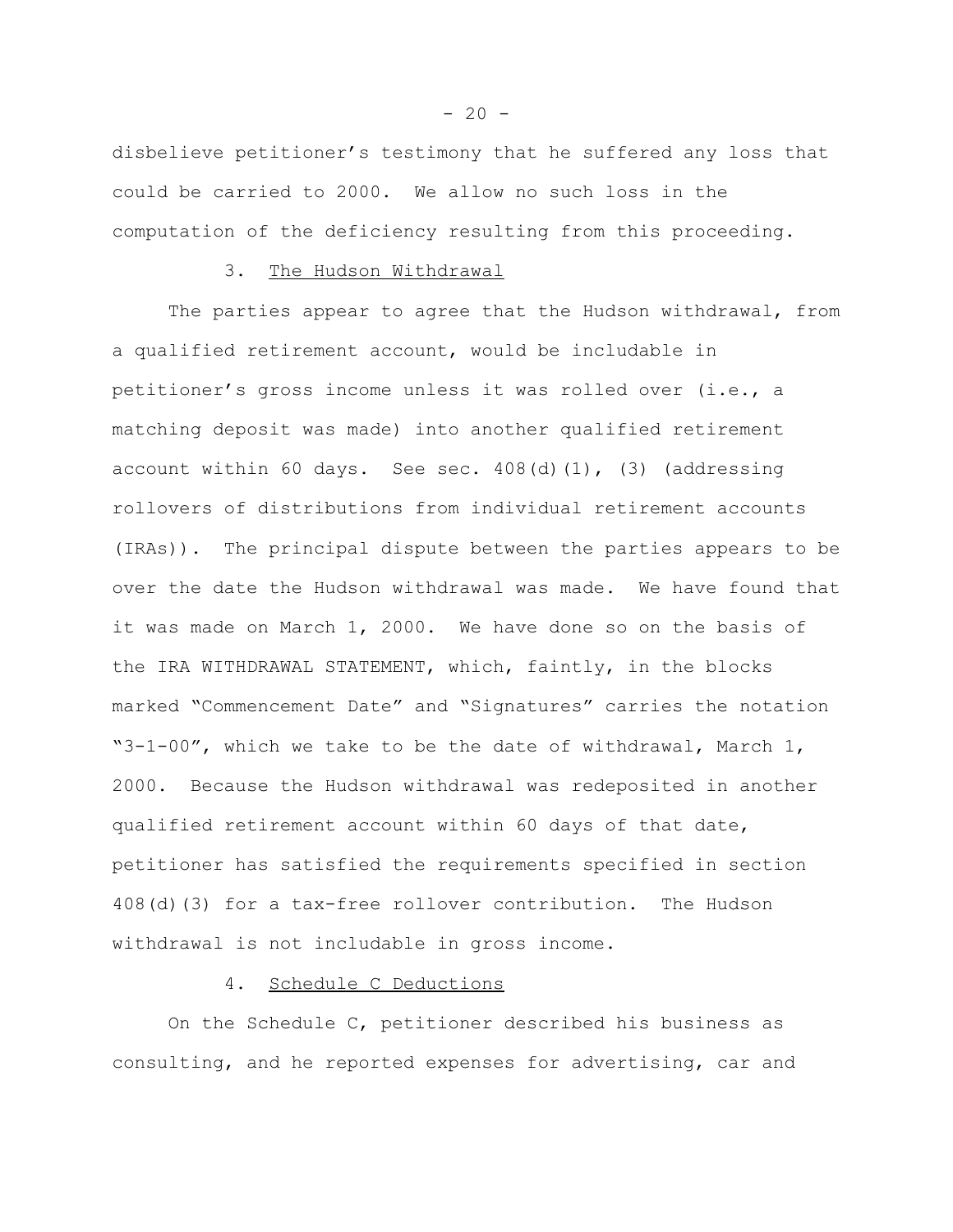truck expenses, insurance, legal and professional services, office expenses, supplies, taxes and licenses, travel, meals and entertainment, and other expenses totaling \$21,530. The parties have jointly stipulated four exhibits, totaling 55 pages, containing documents that petitioner produced with respect to his claimed Schedule C expenses. Respectively, the four exhibits contain documents that petitioner produced with respect to his claimed Schedule C advertising, car and truck, insurance, travel, and meals and entertainment expenses. Respondent does not stipulate that the documents substantiate the claimed expenses. The documents consist of photocopies of receipts from the U.S. Postal Service, bills with respect to automobile repairs, the faces of personal checks, insurance company bills, airline itineraries, hotel confirmations and bills, a railroad ticket, account statements from an athletic club and a country club, a statement from a financial institution, and other miscellaneous documents. We have examined the documents and, although they indicate that petitioner spent, or at least was billed for, the amounts shown, we cannot conclude that any or all of those amounts were expended in connection with a consulting or any other business activity of petitioner's. Indeed, petitioner has provided no evidence describing any consulting work that he engaged in during 2000.4 Moreover, in type and amount, the

 $- 21 -$ 

<sup>&</sup>lt;sup>4</sup> On brief, without reference to anything in the record to (continued...)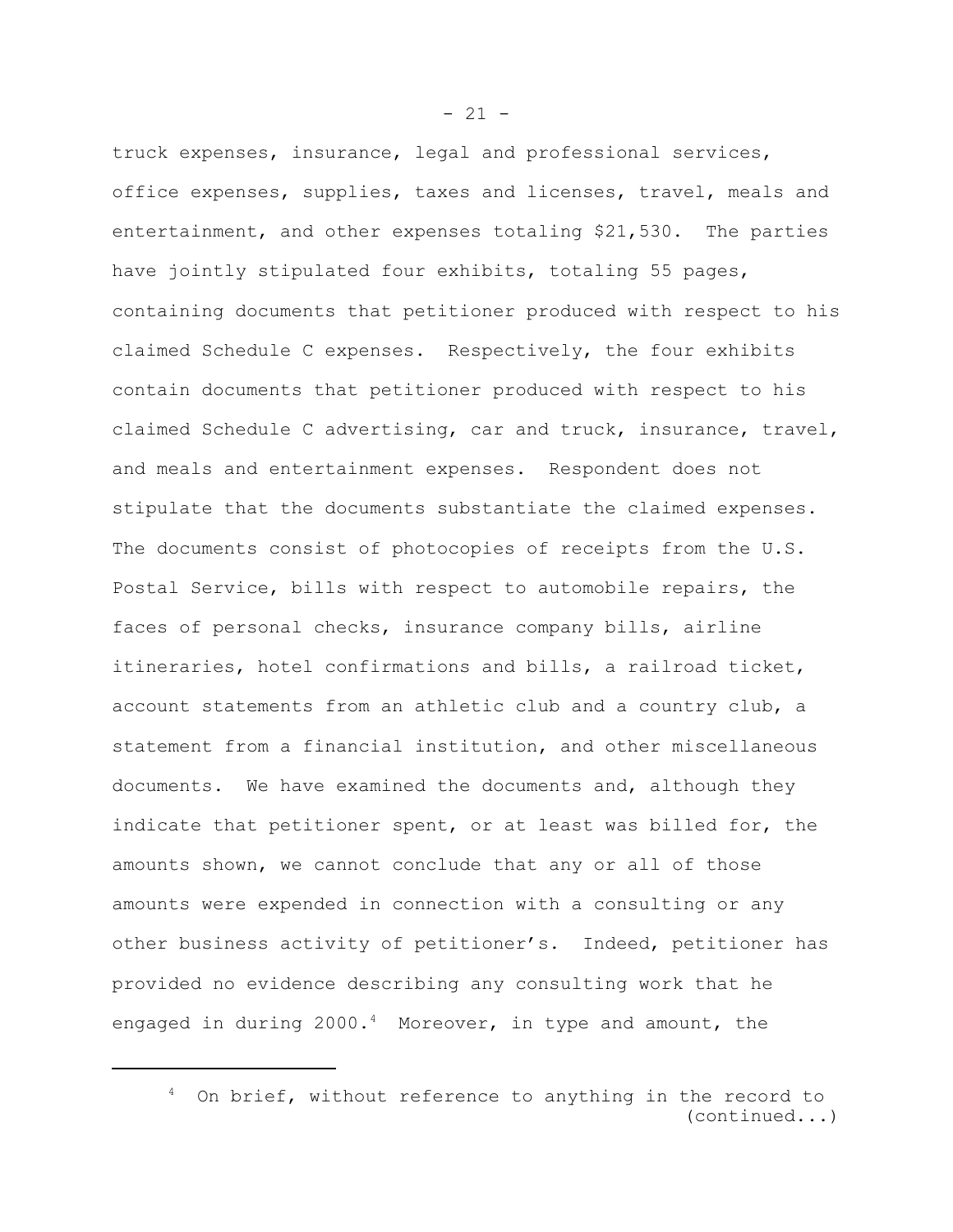expended or billed amounts are equally consistent with a business purpose and with a personal, living, or family purpose. While trade- or business-connected expenses are deductible, personal, living, and family expenses are not. Compare sec. 162(a) (allowing as a deduction "all the ordinary and necessary expenses paid or incurred during the taxable year in carrying on any trade or business") with sec. 262 (disallowing, generally, a deduction for "personal, living, or family expenses"). While some of the documents are annotated, e.g., dollar amounts circled or a name appearing next to a country club charge for a restaurant lunch, there is insufficient information on the documents or in petitioner's testimony to show any business connection for any of the expenses. There is, for instance, no evidence to show the business connection of a VISA credit card charge of \$209 for an airline ticket. The charge shows no travel date or itinerary and is annotated only "T/E", which we assume stands for "travel and entertainment". Indeed, petitioner has made no attempt to show that he has met the stringent substantiation requirements imposed by section 274 and applicable generally to business-related travel and entertainment expenses. Petitioner has failed to convince us that any of the Schedule C expenses were incurred in

 $4$ (...continued)

support the claims, petitioner claims that he has been a financial consultant for over 20 years and, during 2000, was also "in the business of second mortgage placing" and "individual retirement account investments."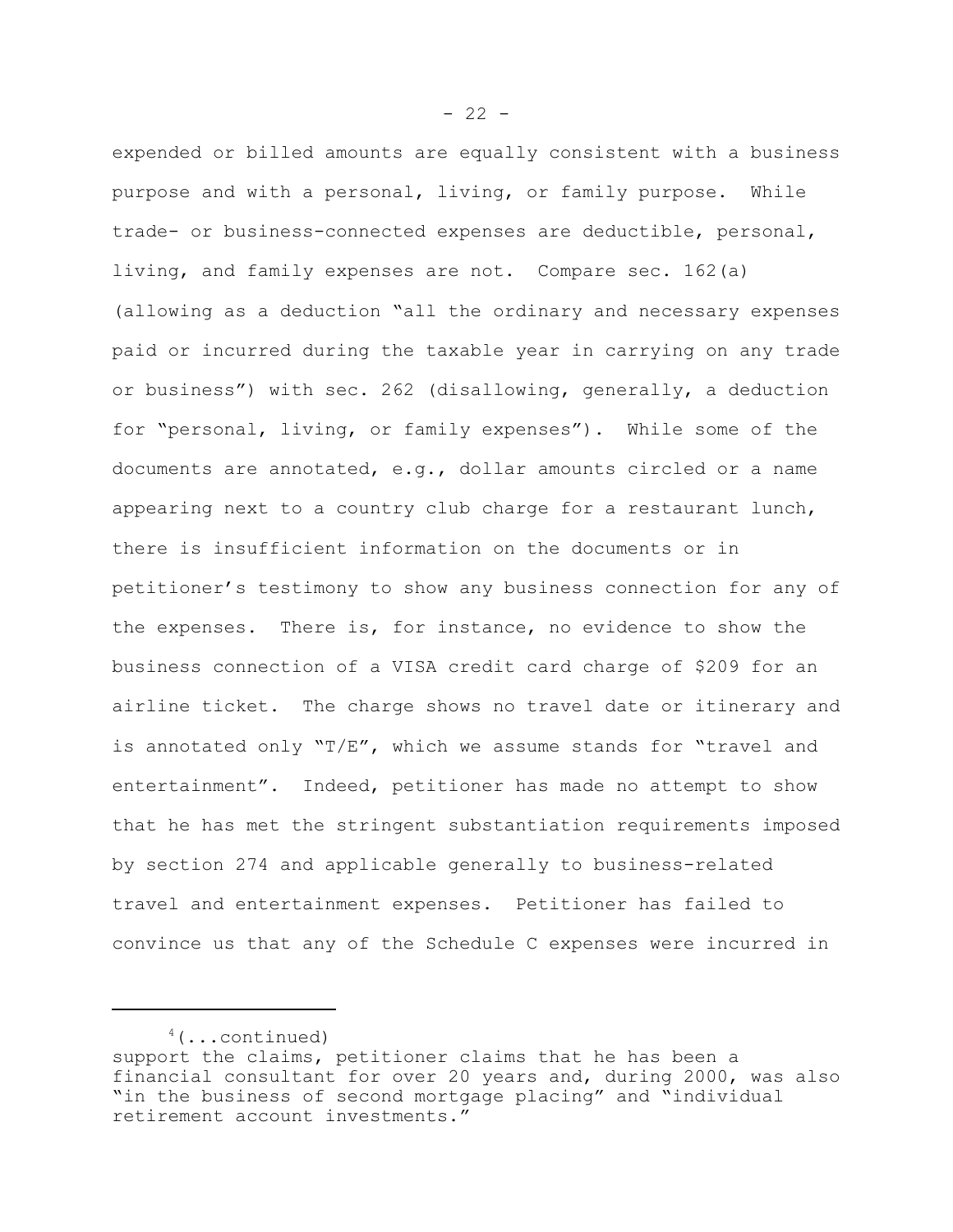connection with a consulting business or any other trade or business carried on by petitioner. Absent the stringent substantiation requirements imposed by section 274, it is within the purview of this Court to estimate the amount of allowable deductions where there is evidence that deductible expenses were incurred. See Cohan v. Commissioner, 39 F.2d 540 (2d Cir. 1930). Nevertheless, we must have some basis on which an estimate may be made. Vanicek v. Commissioner, 85 T.C. 731, 742-743 (1985); see also Norgaard v. Commissioner, 939 F.2d 874, 879 (9th Cir. 1991), affg. in part and revg. in part T.C. Memo. 1989-390. Because the record contains no evidence upon which we could base such an estimate, we conclude that petitioner has failed to prove that he is entitled to deduct any of the expenses reported on the Schedule C. We allow no deduction for Schedule C expenses in the computation of the deficiency resulting from this proceeding.

### 5. Schedule E Deductions

At issue is whether petitioner is entitled to any deduction for the expenses set forth in our findings of fact, under the heading "Schedule E Items", in connection with the three rental properties: 10 Park Ave., Apt. 8-B; Delray Racquet Club Condo 4303, and Delray Racquet Club Condo 9404 (together, the three rental properties). The parties have jointly stipulated an exhibit of 22 pages containing photocopies of bank checks and other items that petitioner produced with respect to his claimed

 $- 23 -$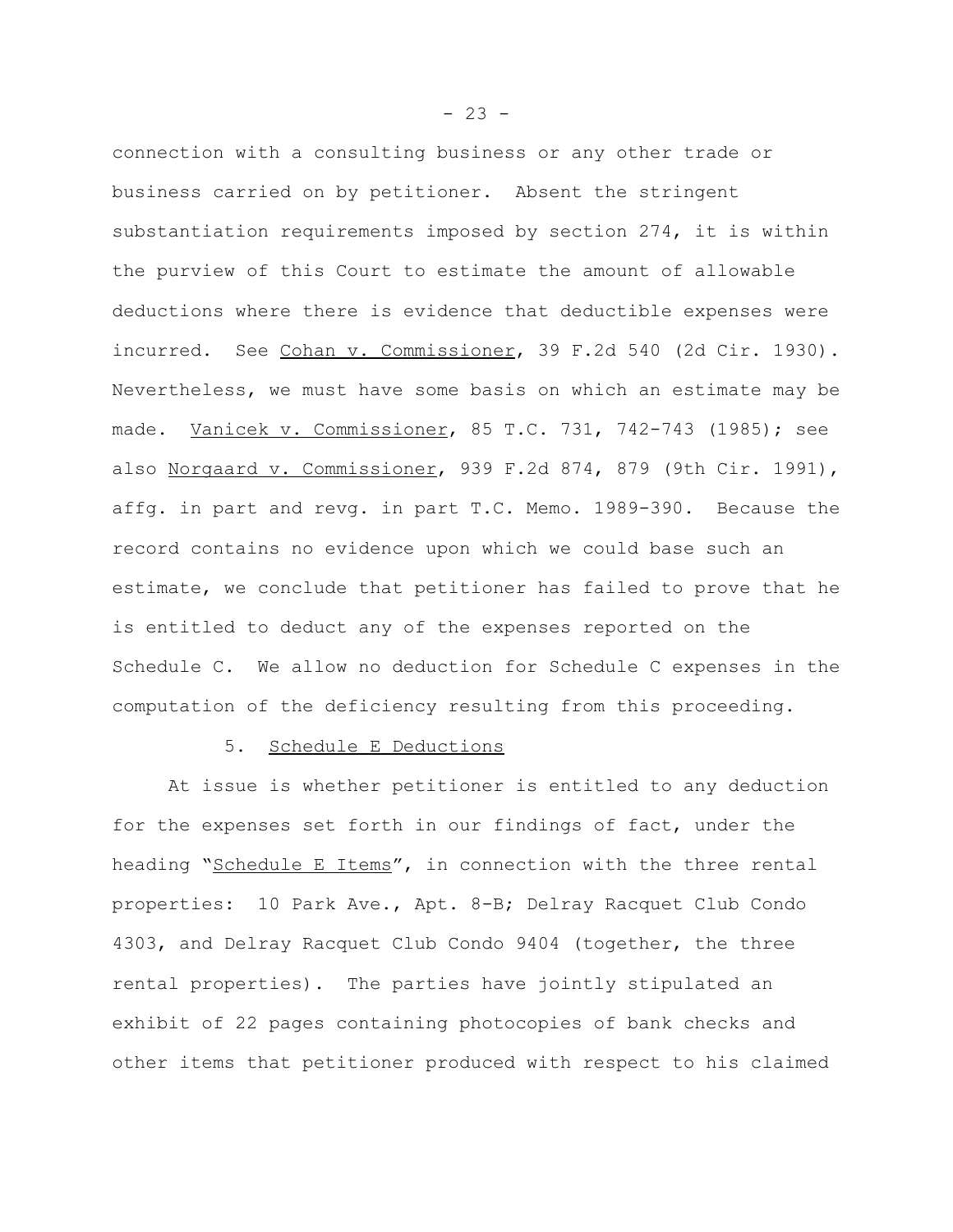Schedule E expenses. Respondent does not stipulate that the documents making up the exhibit substantiate the claimed expenses. The documents suffer from defects similar to those affecting the documents petitioner produced to substantiate his Schedule C deductions. Some of the documents seem to have no connection with the claimed expenses at all; others are ambiguous or confusing. There are, for example, nine pages of copies of checks payable to the order of "200 East 36th St., Owners [or 'Tenants' or something similar]", some of which refer to apartments "8-B" and "4-H", and some of which refer to monthly maintenance. There is also an IRS Form 1098, Mortgage Interest Statement, for 2000, showing a mortgage interest payment by petitioner of \$2,313 to 200 East 36th Owners Corp. We fail to see the relationship of those checks and that interest payment to the expenses claimed for the three rental properties, none of which seem to involve the address 200 East 36th Street. There is a receipt for \$128 paid for a magazine described as "Financial Planning[,] Elderly Finances", but containing no indication of who made the payment. There is a receipt from the bookseller Barnes & Noble for something called "Say It In Spanish", which is annotated "Pace U". There is another partially illegible receipt which is annotated "YMCA". We fail to see the relevance of those receipts to the claimed expenses. There are three checks drawn to the order of "Delray Racquet Club" and annotated "4303", but

 $- 24 -$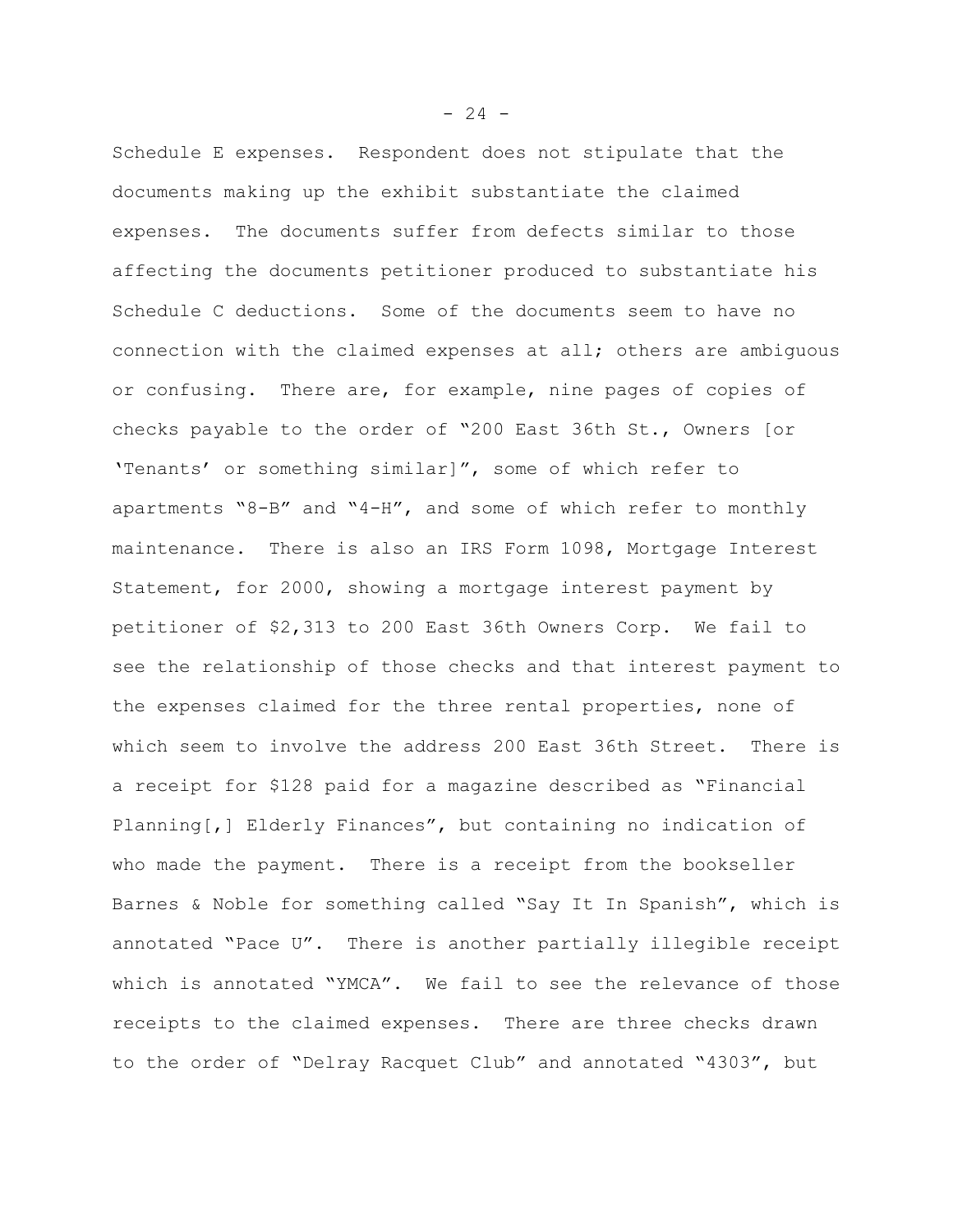they appear to be drawn on an account of "Equity Investments", for which no expenses are reported on the Schedule E. There are other checks to Home Depot and Service America, but they also appear to be drawn on an account of Equity Investments. There is an IRS Form 1098, showing a mortgage interest payment by petitioner of \$739 to 10 Park Ave. Tenants Corp. Petitioner did not claim any interest expense on the Schedule E with respect to the 10 Park Ave. property. Nevertheless, on brief, respondent appears to concede the deductibility of that payment. We accept that concession. Other than that, we agree with respondent that petitioner has failed to substantiate the expenses he reported in connection with the three rental properties. We are unable to estimate any such expenses, and, therefore, except with respect to \$739 of interest, we shall allow no deduction for Schedule E expenses in the computation of the deficiency resulting from this proceeding.

### 6. Schedule A Deductions

In computing taxable income, an individual may elect to itemize certain generally personal deductions or claim a standard deduction. See sec. 63(a) and (b). The election to itemize is made on the taxpayer's return. Sec. 63(e). Similar to his initial argument with respect to joint return status, respondent argues that petitioner filed no return for 2000 and, thus, did not elect to itemize his deductions (and must claim the standard

 $- 25 -$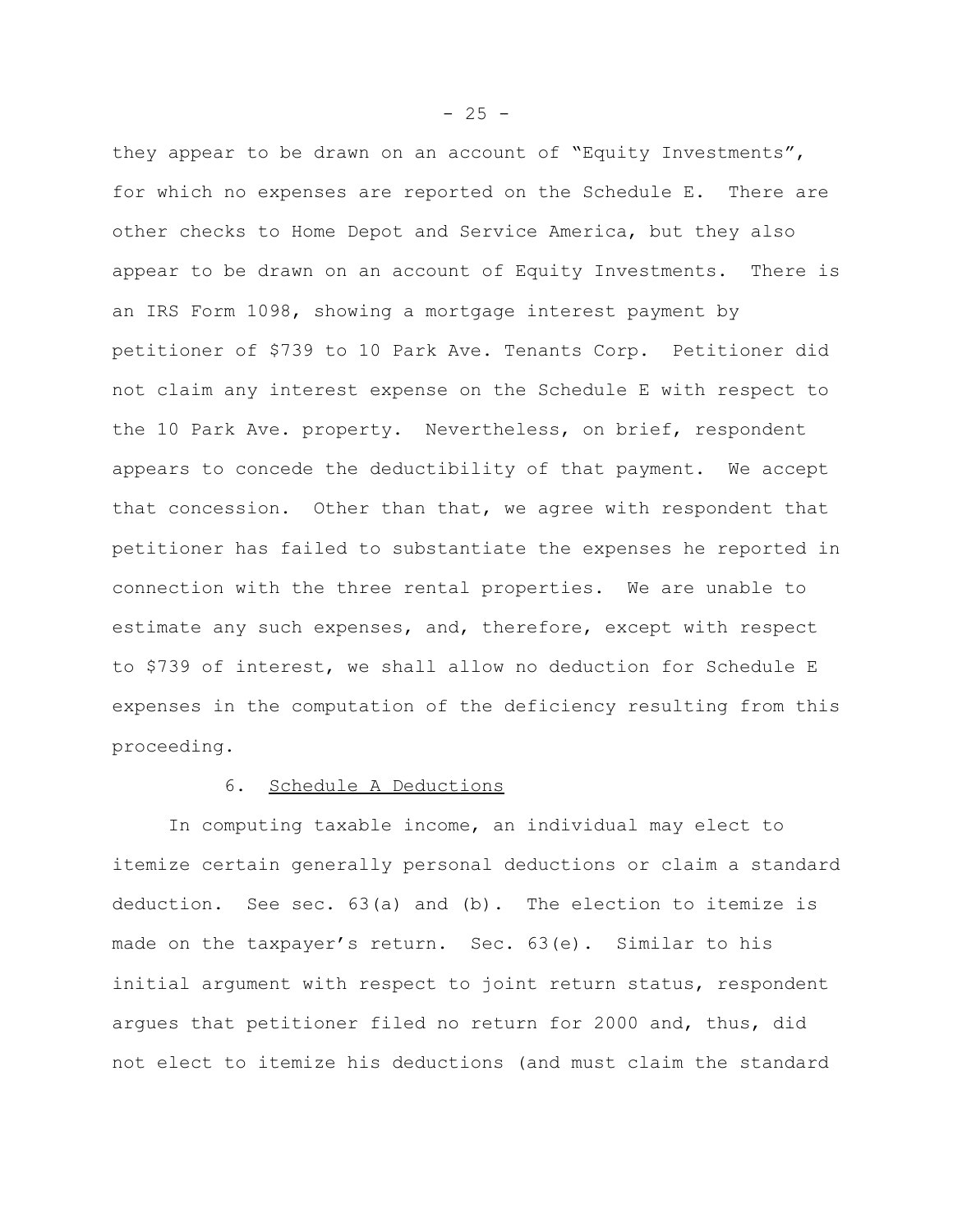deduction in lieu of the claimed personal deductions). In support of that argument, respondent refers us to that portion of his opening brief that, by the supplement to brief, he asked us to disregard. We have done so and assume that, at least in this case, respondent has disregarded his argument that petitioner has failed to file a return on which he itemized his deductions. We treat petitioner as having on the Nov. 10 return elected to itemize his deductions.

The parties have jointly stipulated four exhibits containing photocopies of bank checks and other items that petitioner produced with respect to his claimed Schedule A deductions. Respondent does not stipulate that the documents making up the exhibits substantiate the claimed expenses. Those documents, like the ones previously discussed, are, in many respects inadequate to substantiate the expenses claimed. For instance, to substantiate a portion of the amount that petitioner claims he paid as property tax on his Connecticut residence, petitioner offers a check drawn on an account of II Mortgages. In support of his charitable deductions, he offers a check apparently drawn on an account of Equity Investments. Another check, drawn to the order of "Senior Center", is accompanied by no further information. A letter apparently justifying a charitable deduction of \$30 states that the \$30 is the cost of lunch "[including] an open bar". In support of his claim of a casualty

 $-26 -$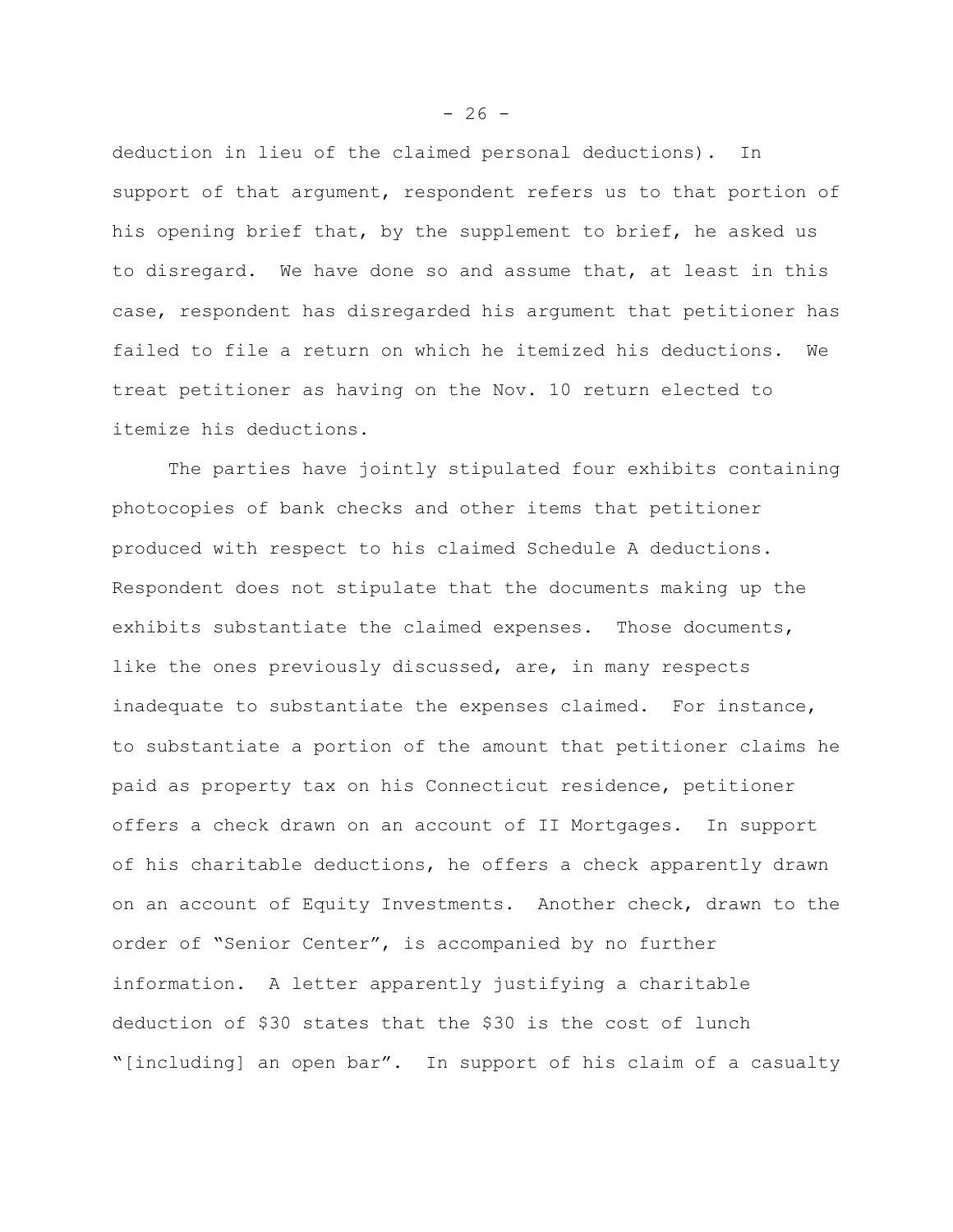loss, petitioner offers only a check and a contractor's description of work to be done to install a new driveway. In support of his medical and dental expenses, petitioner offers a pay stub showing deductions that are annotated: "PORTION OF GROSS PAY NOT SUBJECT TO INCOME TAX".

Respondent concedes that petitioner has substantiated payments of State and local taxes, real property taxes, personal property taxes, investment interest expense, and charitable contributions of \$220, \$6,799, \$166, \$922, and \$300, respectively. Our examination of the documents petitioner provided to substantiate the Schedule A deductions does not allow us to find that he is entitled to deductions in any greater amounts. We accept respondent's concessions and find that petitioner expended the amounts stated for the purposes stated. We shall allow the resulting deductions.

### II. Additions to Tax

### A. Section 6651(a)(1)

Section 6651(a)(1) imposes an addition to tax for failing to file a return on or before the specified filing date (in this case, April 16, 2001), unless it is shown that this failure is due to reasonable cause and not due to willful neglect. Reasonable cause may exist if a taxpayer exercised ordinary business care and prudence and was nonetheless unable to file the return by the date prescribed by law. Sec.  $301.6651-1(c)(1)$ ,

 $- 27 -$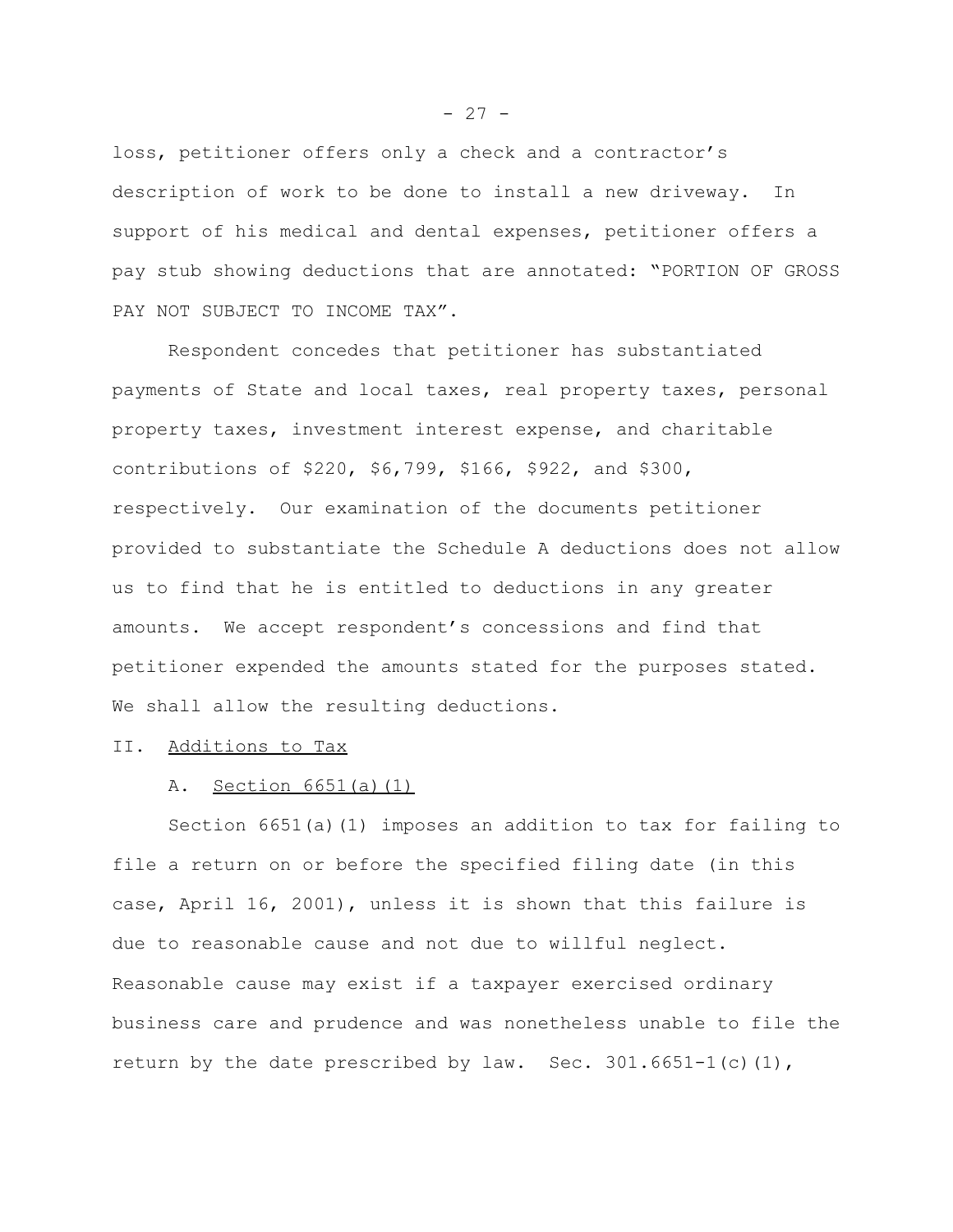Proced. & Admin. Regs. Willful neglect means a "conscious, intentional failure or reckless indifference." United States v. Boyle, 469 U.S. 241, 245 (1985).

Respondent bears the burden of production with respect to the section  $6651(a)(1)$  addition to tax. See sec. 7491(c). In order to meet that burden of production, respondent must produce sufficient evidence establishing that it is appropriate to impose the addition to tax. Once respondent has done so, the burden of proof is upon petitioner, see Higbee v. Commissioner, 116 T.C. 438, 449 (2001), except for the increased portion of the addition to tax asserted by respondent in the answer since, in the answer, respondent concedes that he bears the burden of proof as to that portion of the addition to tax. Once respondent has met his burden of production and the burden of proof is on petitioner, his burden is to prove that his failure to file a timely 2000 tax return was due to reasonable cause and was not due to willful neglect. Sec. 6651(a)(1); United States v. Boyle, supra at 245. Where respondent has met his burden of production and the burden of proof does not fall on petitioner, respondent must prove that petitioner's failure to file timely was not due to reasonable cause or was due to willful neglect. Sec.  $6651(a)(1)$ ; United States v. Boyle, supra at 245.

Respondent has satisfied his burden of production in that the record establishes that petitioner did not file a 2000 return

 $- 28 -$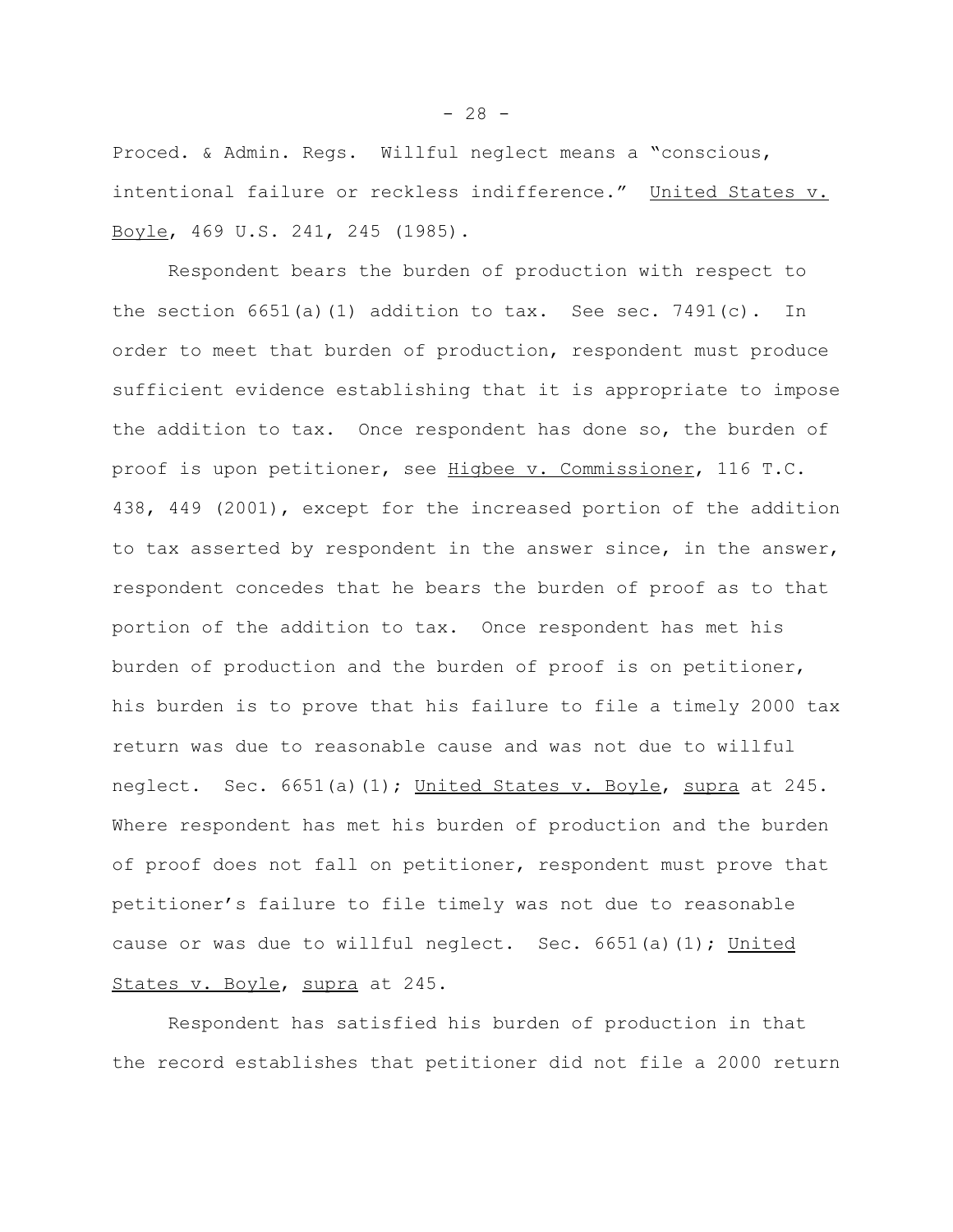before November 2003. Although he testified that he timely filed his return for 2000 in March of 2001, petitioner offered no certified mail receipt or other evidence to corroborate his testimony. The parties have stipulated to "a true and complete copy of the tax return submitted by petitioner to respondent for \* \* \* 2000." The joint exhibit containing that return, which we have referred to as the Nov. 10 return, includes a copy of the front of the wrapper in which the return was mailed to the IRS. The wrapper bears what appears to be a postmark date of November 6, 2003. The return itself bears a stamp indicating that the IRS received the return on November 10, 2003. Moreover, respondent's records indicate that no return for 2000 was filed for petitioner until November 10, 2003, when the Nov. 10 return was filed as an amended return. We have found that petitioner did not mail the Nov. 10 return before November 2003.

Petitioner must establish reasonable cause in order to prevail as to the portion of the addition to tax for which he bears the burden of proof. Petitioner has failed to present any persuasive evidence establishing that his failure to file that return timely was due to reasonable cause and was not due to willful neglect. Respondent, in turn, also has failed to introduce any evidence establishing the contrary; i.e., that petitioner's failure to file timely was not due to reasonable cause or was due to willful neglect. We sustain respondent's

 $-29 -$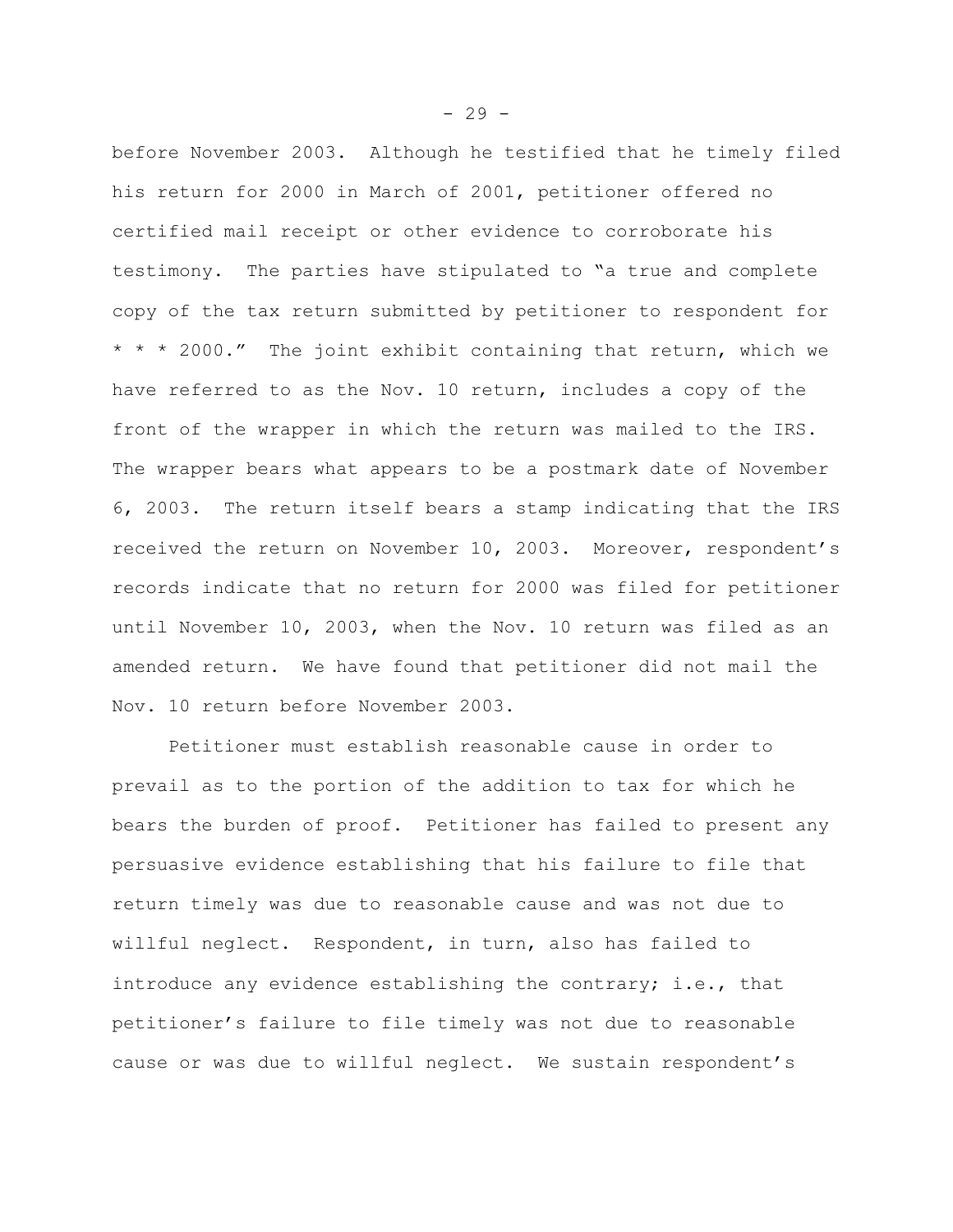determination as to the addition to tax under section  $6651(a)(1)$ included in the notice, but we hold for petitioner as to the portion of that addition to tax asserted in the answer.

#### B. Section 6654(a)

Section 6654 provides for an addition to tax in the event of an underpayment of a required installment of individual estimated tax. Sec. 6654(a) and (b). Petitioner has assigned error to respondent's determination of a section 6654(a) addition to tax, but he did not in the petition set forth any facts in support of that assignment. The Nov. 10 return does show \$7,940 as the sum of (1) 2000 estimated tax payments and (2) the amount applied from petitioner's 1999 return. Petitioner has offered nothing to corroborate that he made any estimated tax payment for 2000 or that any amount was applied from his 1999 return. Indeed, respondent introduced into evidence a transcript of petitioner's accounts for both 1999 and 2000 that, among other things, shows no return filed for 1999 and no payments or credits made during 2000. Without corroboration, we need not accept that petitioner paid any estimated tax. See Wilkinson v. Commissioner, 71 T.C. at 639. Moreover, on brief, petitioner fails to address the section 6654 addition (although he does address the section 6651(a)(1) addition to tax). Because of that failure, we assume that petitioner has abandoned any claim that a section 6654(a) addition to tax is unwarranted. See Greene-Thapedi v.

 $-30 -$